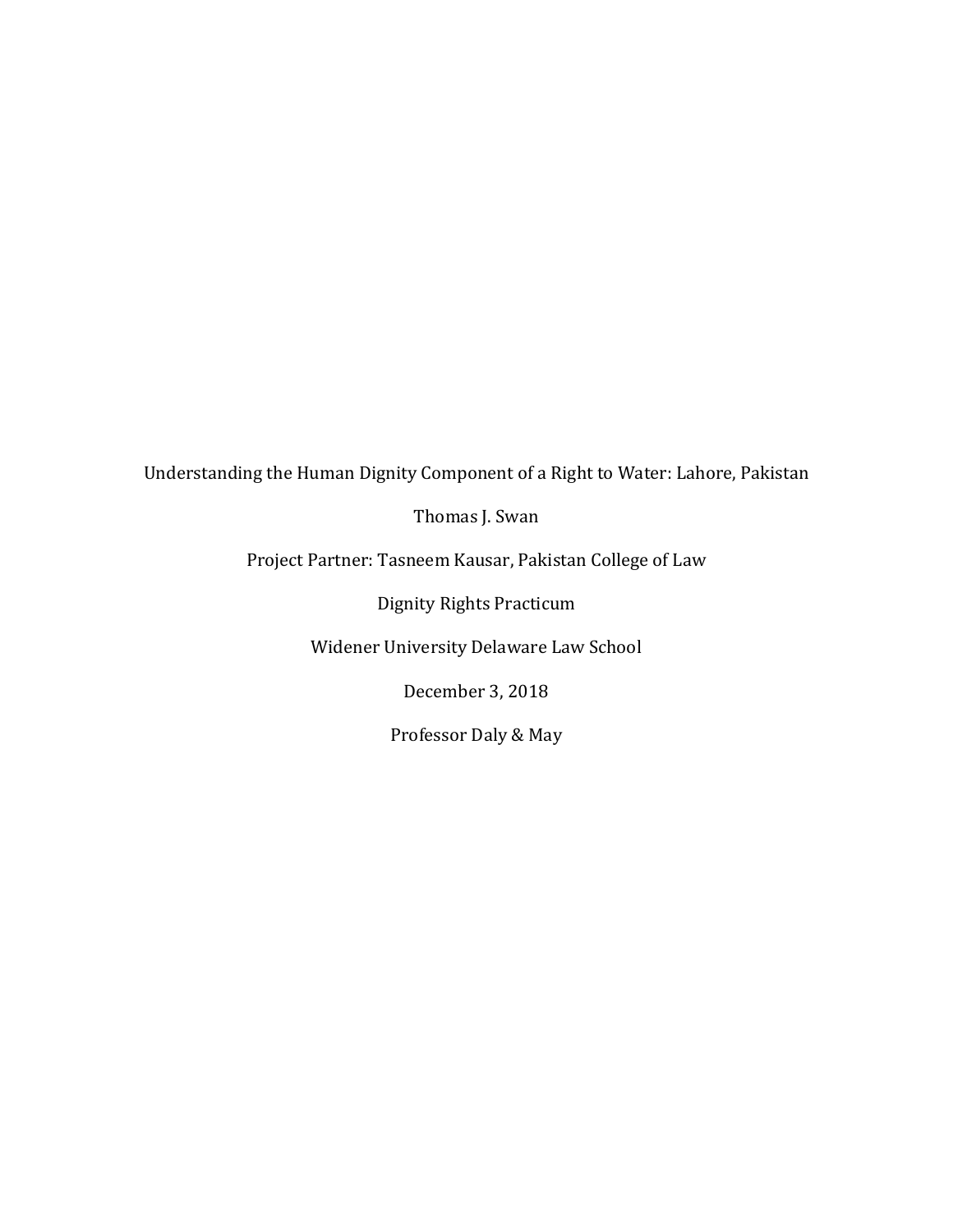## **INTRODUCTION**

The purpose of this report is to aid Pakistani jurisprudence in exploring how other countries through their jurisprudence have identified and protected a right to water as a human dignity right. Additionally, this report is to help contribute to the Pakistan College of Law's efforts to bring a case in the courts in Pakistan alleging that the water situation in Lahore violates the people's rights to dignity. Other courts around the world have either discussed solely water as a dignity right or have used other means such as the environment and the right to life, in order promote or declare water as a dignity right. The cases discussed in this report comes from Pakistan, Israel, Colombia, India, and Argentina. Of those jurisprudences, the Pakistani, Israeli, Colombian, and Indian constitutions mention dignity as a right held by the people, as well as the right to life. Only the Argentine Constitution does not mention dignity as a right but has a court decision that promotes water as a necessity for the right to a healthful, balanced environment fit for human development. With the exception of Pakistan, Colombia and Argentina were selected because their constitutions are one of the most progressive in the Western Hemisphere, and there, exist caselaw unique to each country protecting water as a dignity right. Israel was selected as it geographically one of the most western countries in Asia and the Middle East that discusses water as a human dignity right. India was chosen based on its geographic proximity and similar issues that Pakistan faces with water. Pakistan was of course examined for caselaw that demonstrates the protection of water as a dignity right in its own backyard.

There is an imperative need to use the human right of dignity as a legal instrument to effectuate change in Pakistani jurisprudence and promote the enforcement of potable water as a dignity right in Lahore, Pakistan. For those living in Pakistan, but particularly in the city of Lahore, it is self-evident that the water quality is a dire issue. The Ravi River and the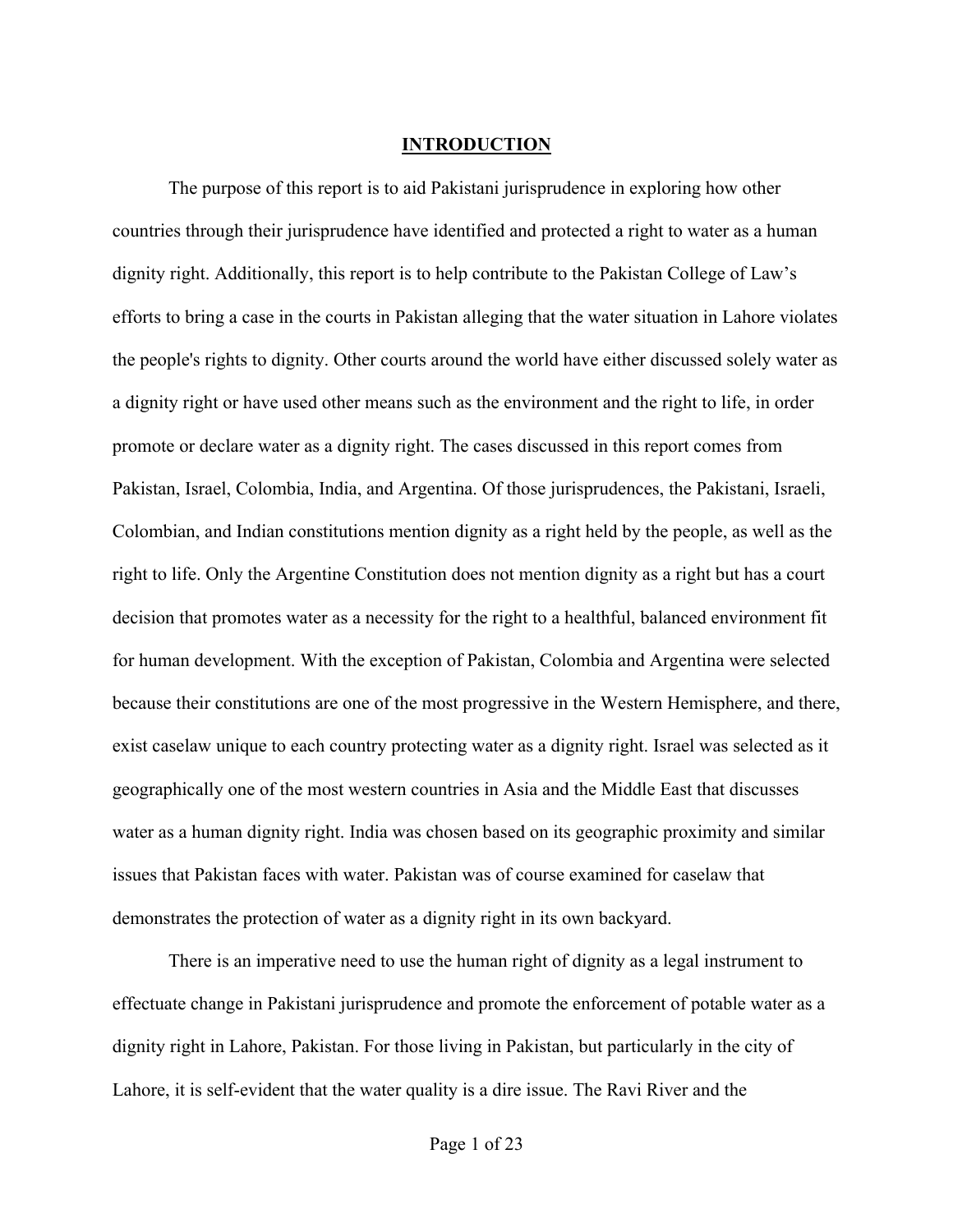underground water tables from which Lahore derives its water is extremely polluted. Compounding the issue, the sanitary system within Lahore is failing. Raw sewage is not uncommon as a water pollutant.

Lahore, situated in the Northeast of Pakistan, is the second largest city in Pakistan, and is the capital of the Punjab Province<sup>1</sup>. Lahore lies in the upper Indus plain near the Ravi River, a tributary of the Indus River, which flows on the northern side of Lahore<sup>2</sup>. To the East, Lahore borders the Punjab Province of India.

All throughout Pakistan, water has been subjected to a wide variety of pollution. Pakistan suffers from water pollution from raw sewage, industrial wastes, and agricultural runoff. There exist limited natural fresh water resources, and a majority of the population does not have access to potable water. Scant attention is devoted to pollution<sup>3</sup>. In recent history, the central government of Pakistan had issued plans to resolve the issue, but little has been done to effectuate change.

The Ravi River is mainly used for agriculture purposes. There are irrigation canals that divert the water from the river towards the intended farmland. The water pulled from the Ravi River is high in contamination of heavy metals which is found within the crops watered from the river. Additionally, municipalities discharge sewage into the river without having taken the necessary procedures to sanitize the waste<sup>4</sup>. Lastly, the river is polluted from industry disposing

<sup>4</sup> Social and Environmental Management Unit, Punjab Irrigation and Drainage Authority (PIDA), N. F. (2014, August 28). Pollution of River Ravi. Retrieved October 23, 2018, from

 <sup>1</sup> Encyclopedia Britannica, Lahore Pakistan, https://www.britannica.com/place/Lahore, 2018

<sup>2</sup> New World Encyclopedia, Lahore, http://www.newworldencyclopedia.org/entry/Lahore, June 20, 2018

<sup>3</sup> Ronaq, S. (2014, February 28). Pakistan's Enormous Environmental Challenges. Retrieved October 15, 2018, from https://www.sharnoffsglobalviews.com/environmental-challenges-pakistan-220/

http://www.thewaterchannel.tv/thewaterblog/292-pollution-of-river-ravi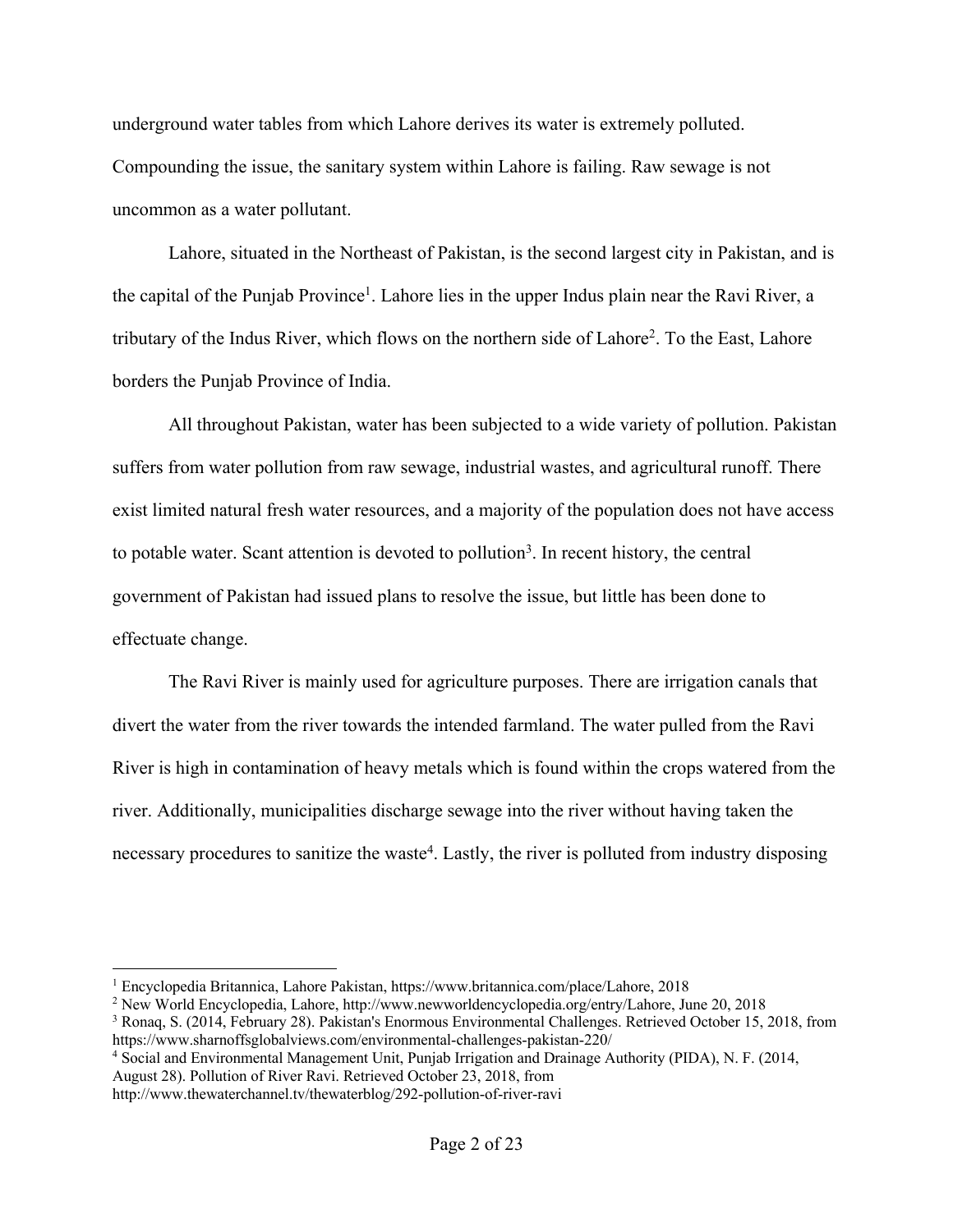of their waste. All the communities that lay downstream on the banks of the Ravi River are affected by such high contamination.

Compounding the water pollution from the river that runs North of Lahore, the city of 8 million citizens is running short of water. City water is derived in Lahore from underground reservoirs. About 160 million liters of ground water is extracted daily via different means such as hand pumps, motor pumps and tube-wells, and is delivered to Lahore residents through water supply schemes, water filtration plants and water tankers<sup>5</sup>. Though there is surface water from which the municipality and other governmental agencies can draw from, the government and the people of Lahore are drawing water from the underground water tables without much restriction. This has resulted in the water table decreasing dramatically from about 30 to 60 feet to under 600 feet. The alarming fact is that there is no groundwater to be found in Lahore within a depth of 600 feet. Any reservoir available is highly contaminated owing to the poor domestic sewerage system and the inappropriate disposal of industrial wastewater<sup>6</sup>.

The UNHCR, The UN Refugee Agency, in 2002 released General Comment No. 15 regarding the right to water as a human dignity right. As a matter of simple biology, the UNHCR recognizes water as an absolute necessity for human life. Without water, the body begins to dehydrate and soon thereafter life will cease. However, the right to water extends beyond a biological necessity and is included as a necessity for an adequate standard of living. Water is necessary not only for consumption, but also for cooking and basic sanitation, both on a municipal level (sewage) and on domestic level (basic personal hygiene). Water is required for a

 <sup>5</sup> The Dawn Newspaper, B. I. (2016, October 01). Lahore water crisis. Retrieved October 23, 2018, from https://www.dawn.com/news/1287238

<sup>6</sup> The Dawn Newspaper, B. I. (2016, October 01). Lahore water crisis. Retrieved October 23, 2018, from https://www.dawn.com/news/1287238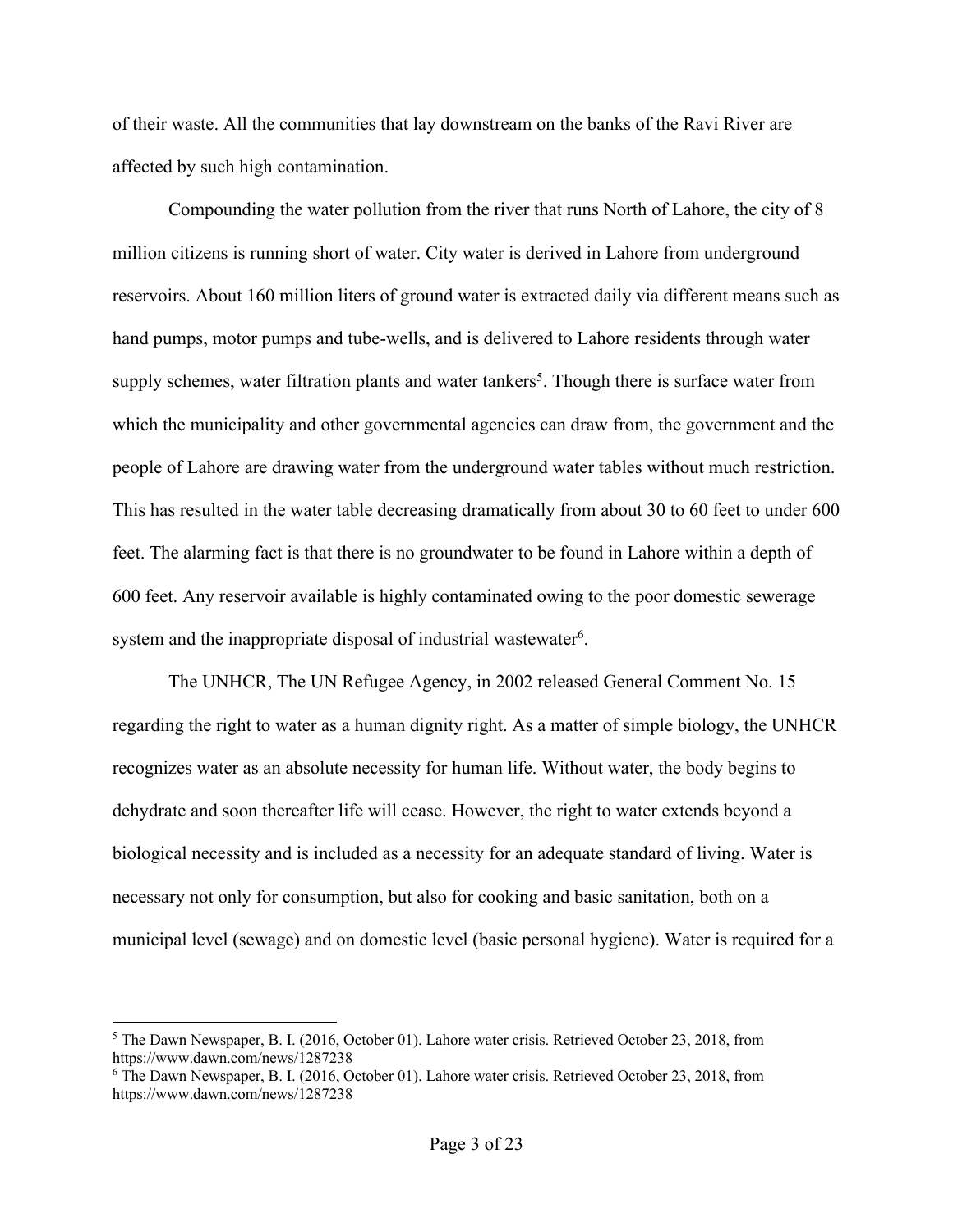range of different purposes, besides personal and domestic uses . . . for instance, water is necessary to produce food (right to adequate food) and ensure environmental hygiene (right to health). Water is essential for securing livelihoods (right to gain a living by work) and enjoying certain cultural practices (right to take part in cultural life)<sup>7</sup>.

There is an absolute trickle-down affect with the pollution in the water and its scarcity. Water is an essential building block for the existence of life, and for there to exist a decent adequate standard of living, necessary for life to be carried out in a dignified manner.

## **PAKISTAN**

Early within the document, the Constitution of Pakistan recognizes human dignity and the sanctity of life. First the constitution address "life" in Article 9 Security of Person, "No person shall be deprived of life or liberty save in accordance with law"8. Shortly thereafter the constitution address "dignity" in Article 14 Inviolability of Dignity of Man, etc., "The dignity of man and, subject to law, the privacy of home, shall be inviolable"<sup>9</sup>. With these clauses from the Constitution of Pakistan, it is recognized that human dignity is a priority and a right that the government must adhere to.

 <sup>7</sup> United Nations. (2002, November). Committee on Economic, Social and Cultural Rights, General Comment No. 15 (2002): The right to water (articles 11 and 12 of the International Covenant on Economic, Social and Cultural Rights). Retrieved October 23, 2018, from http://www.unhcr.org/en-

us/publications/operations/49d095742/committee-economic-social-cultural-rights-general-comment-15-2002 right.html

<sup>8</sup> Constitution of Pakistan. (1973, April 12). Retrieved October 24, 2018, from

http://www.pakistani.org/pakistan/constitution/part2.ch1.html

Part II: Fundamental Rights and Principles of Policy, Chapter I Fundamental Rights, Article IX Security of Person <sup>9</sup> Constitution of Pakistan. (1973, April 12). Retrieved October 24, 2018, from

http://www.pakistani.org/pakistan/constitution/part2.ch1.html

Part II: Fundamental Rights and Principles of Policy, Chapter I Fundamental Rights, Article XIV Inviolability of Dignity of Man, etc.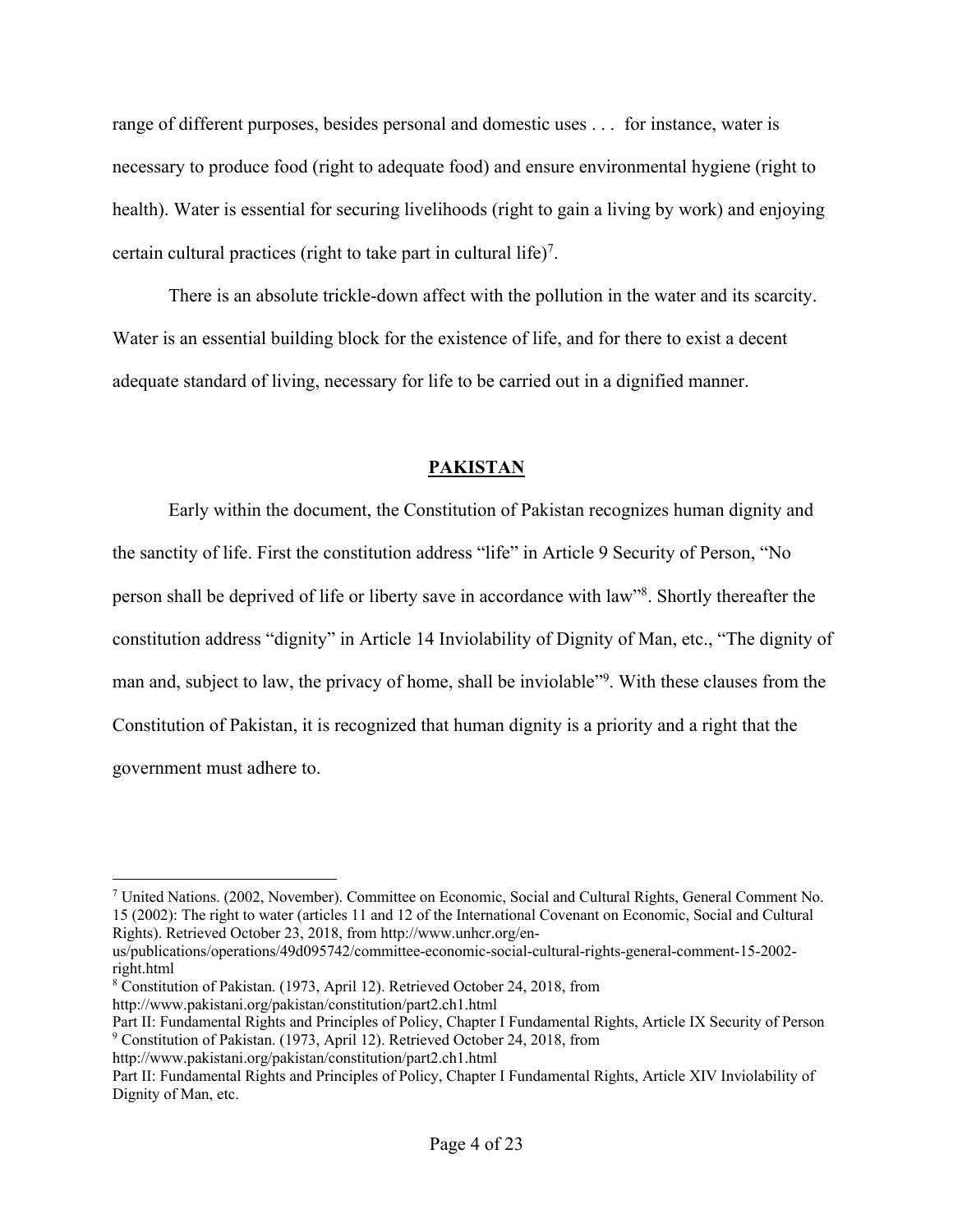There have been several cases arising from Pakistani jurisprudence that concern water as a right. In 2003, Nestlé, "in order to increase its profitability in its water business had elected to set-up a water bottling plant close to Karachi City by tapping into and making free use of the sub-soil water aquifer lying underneath the Education City area in order to make huge profit<sup>"10</sup>. Sindh Institute of Urology & Transplantation and Others vs Nestlé Milkpak Limited., Suit No. 567 of 2004, (Hight Court of Sindh at Karachi). Nestlé was not the only company that was restrained from drawing excessive amounts of groundwater. The Coca-Cola Company faced similar restrictions which resulted in their cancelation of their license. In the decision involving the Coca-Cola Company, it was held that, "Ground water is a national wealth and it belongs to the entire society. It is a nectar, sustaining life on earth. Without water, the earth would be a desert". Id.

The Nestlé case is an example of the courts recognizing water as a national wealth, and that water is important in sustaining life. This decision enforces the constitutional idea that nobody shall be deprived of life. And with life, the recognition of dignity becomes second nature. Life cannot exist without water, therefore, for "man" to live a dignified life, inviolable, as decreed by the Constitution of Pakistan, access to water is part of that inviolable right. The Court affirms that water does not belong to one "man" or to one corporation, and that it must be shared for the benefit of all. "As a good neighbor, it may have a moral obligation not to make excessive use of ground water, so as to affect the persons in the neighborhood". Id.

Other cases have pointed out that water pollution is in breach of Pakistan's right to life as guaranteed by the constitution. In the Punjab Province of Pakistan, existed an illegal coal mine

<sup>&</sup>lt;sup>10</sup> Sindh Institute of Urology & Transplantation and Others vs Nestlé Milkpak Limited., Suit No. 567 of 2004, (Hight Court of Sindh at Karachi).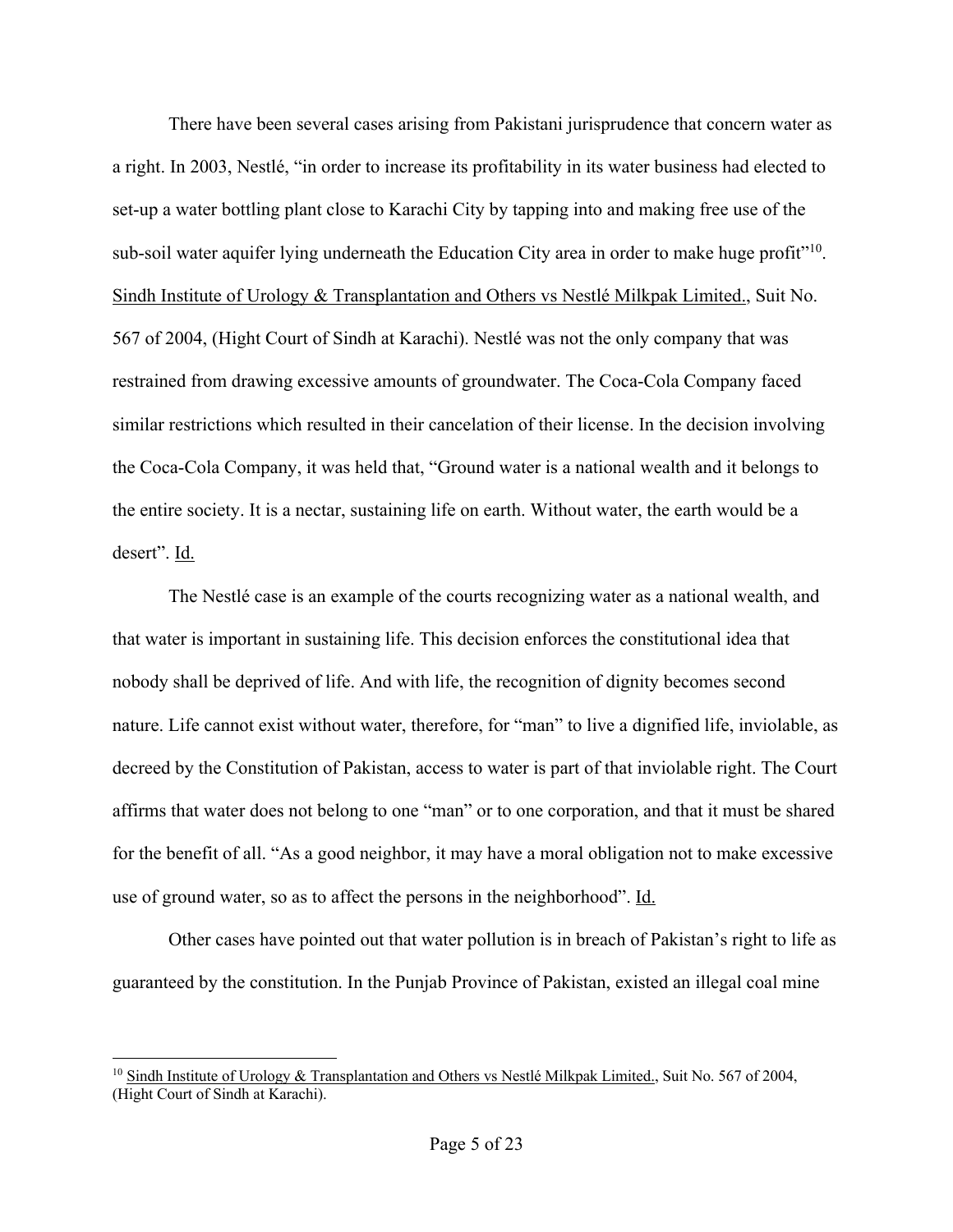that was contaminating the water reservoir of the residents and mine workers of Khewra. The petitioners in the case argued that the mining activity is illegal and such coal mining activity was polluting the water catchment area from with the residents drew their water. Here the Supreme Court of Pakistan invoked Article 9 of the Constitution, "no person shall be deprived of life", and then broadened the meaning of life. The word "life" has to be given an extended meaning and cannot be restricted to vegetative life or mere animal existence.

Where access to water is scarce, difficult or limited, the right to have water free from pollution and contamination is a right to life itself. This does not mean that persons residing in other parts of the country where water is available in abundance do not have such right. The right to have unpolluted water is the right of every person wherever he lives $11$ .

# Salt Miners v Director, Industries and Mineral Development, 1994 SCMR 2061, Supreme Court of Pakistan.

The Salt Miners case recognizes the right to life in relation to the access of clean water

ten years prior to the Nestlé case. It proves that the Pakistani courts are very conscious of the fact

that there is a need to protect and uphold that right as decreed in their constitution. It also shows

that the language in Pakistani constitution are not just words on the page, and that the Supreme

Court validates the idea of the sanctity of life.

The world 'life' in the Constitution has not been used in a limited manner. A wide meaning should be given to enable a man not only to sustain life but to enjoy it. Under our Constitution, Article 14 provides that the dignity of man and subject to law the privacy of home shall be inviolable. The fundamental right to preserve and protect the dignity of man under Article 14 is unparalleled and could be found only in few Constitutions of the world. The Constitution guarantees dignity of man and also right to 'life' under Article 9 and if both are read together, question will arise whether a person can be said to have dignity of man if his right to life is below bare necessity line without proper food, clothing, shelter, education, health care, clean atmosphere and unpolluted environment

Id.

<sup>&</sup>lt;sup>11</sup> Salt Miners v Director, Industries and Mineral Development, 1994 SCMR 2061, Supreme Court of Pakistan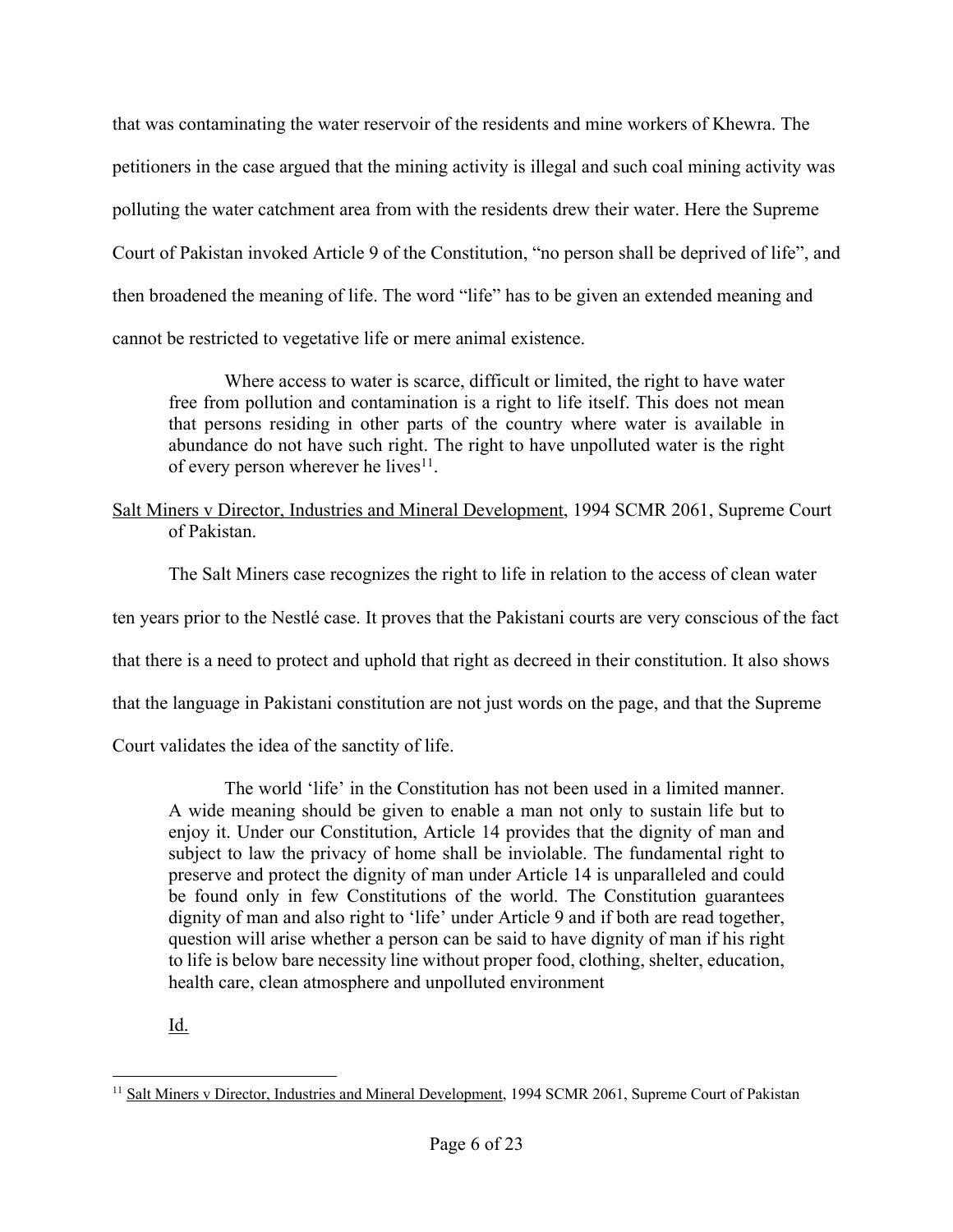Remarkably, the Pakistan Supreme Court affirms the right to water as a dignity right in conjunction with the right to life. Without access to unpolluted water, man cannot exist to live a dignified life. Already, there is caselaw from Pakistan courts that recognize potable water as a dignity right, and access to such water is necessary. To live below those means is to live without dignity. Municipalities that do not afford to its citizens the right to potable water are in violation of the Constitution of Pakistan. Since life cannot exist without water, Lahore, which is unable to provide potable water, is in violation of the right to life in the constitution. Therefore, Lahore is in violation of the dignity of man as provided in the constitution.

Lastly, the High Court of Karachi affirms that that the right to life and dignity in relation to water in a similar matter. The defendant in the case decided to build a commercial building on a plot of land that is not zoned for such use.

It is claimed that with the proposed construction the original low density residential character of the neighbourhood would be completely destroyed resulting in violation of civil, statutory and the constitutional rights of the Plaintiffs to life as envisaged in Articles 9, 14, 23 and 25 of the Constitution as the quality of life of the Plaintiff as also of the other inhabitants of the area would become progressively worse. . . Amongst the various adversities which according to the Plaintiff shall be faced by them on account of the impugned construction, are, depletion in the electric and water supply due to unplanned overloading of the system, overflowing sewerage, traffic jam and parking problems, noise and air pollution and break down in municipal services etc $^{12}$ .

# Navid Hussain and Ors. v. City District Government, Karachi and Ors., 2007 C L C 912, (High Court of Karachi 2005).

The Hight Court of Karachi is elevating the basic services that a municipality provides

for its residents to the same level as the constitutional right to life and dignity. Quality of life of

the residents is put above any one man and his desire to make money. Here, the municipality

<sup>&</sup>lt;sup>12</sup> Navid Hussain and Ors. v. City District Government, Karachi and Ors., 2007 C L C 912, (High Court of Karachi 2005)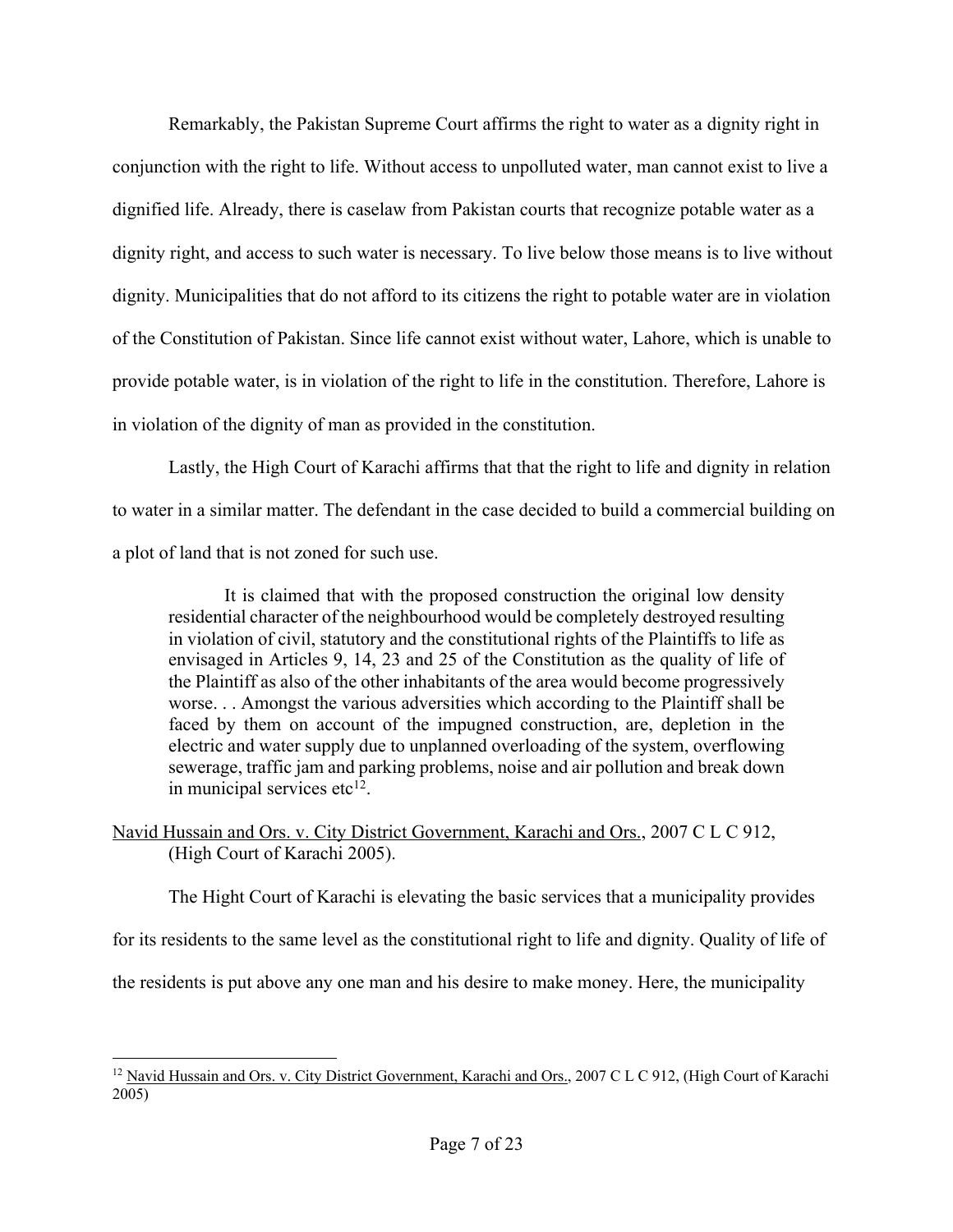affirmatively acts to protect the quality of life of its residents and invokes Articles 9 and 14 of the Constitution to do so.

Pakistan Courts have caselaw that discusses the right to water and the right to life jointly and inseparably. The caselaw discussion puts forth that the constitutional right to life in Pakistan cannot be upheld and enforced without the recognition of the right to water. Additionally, the courts discuss the right to water, its potability and its scarcity, as part of the greater good of Pakistani well-being. The right to water enforced as a right to life and dignity has been affirmed in Pakistani caselaw from the most rural areas of Pakistan, to its metropolises.

#### **ISRAEL**

Israel as one the most western countries in the Middle East, and has adopted a series of Basic Laws. These Basic Laws were adopted in the beginning of Israel's foundation. In 1950 it was the First Knesset (First Assembly) that began to adopt a series of Basic Laws which together would hold as a constitution for the new state of Israel<sup>13</sup>. One of the most recent Basic Laws enacted by Israel is the Basic Law: Human Dignity and Liberty. Enacted in early spring of 1992, this Basic Law states in section 1, "Fundamental human rights in Israel are founded upon recognition of the value of the human being, the sanctity of human life, and the principle that all persons are free; these rights shall be upheld in the spirit of the principles set forth in the Declaration of the Establishment of the State of Israel". Section 2 of this Basic Law states, "There shall be no violation of the life, body or dignity of any person as such<sup>14</sup>.

<sup>&</sup>lt;sup>13</sup> The Knesset in the Government System, The Constitution. (2007). Retrieved October 23, 2018, from http://knesset.gov.il/description/eng/eng\_mimshal\_hoka.htm#4 See, The Harari Proposal

<sup>14</sup> Shamir, Prime Minister, Y., Herzog, President of the State, C., & Shilansky, Speaker of the Knesset, D. (1992, March 17). Basic Law: Human Dignity and Liberty. Retrieved October 24, 2018, from https://www.knesset.gov.il/laws/special/eng/basic3\_eng.htm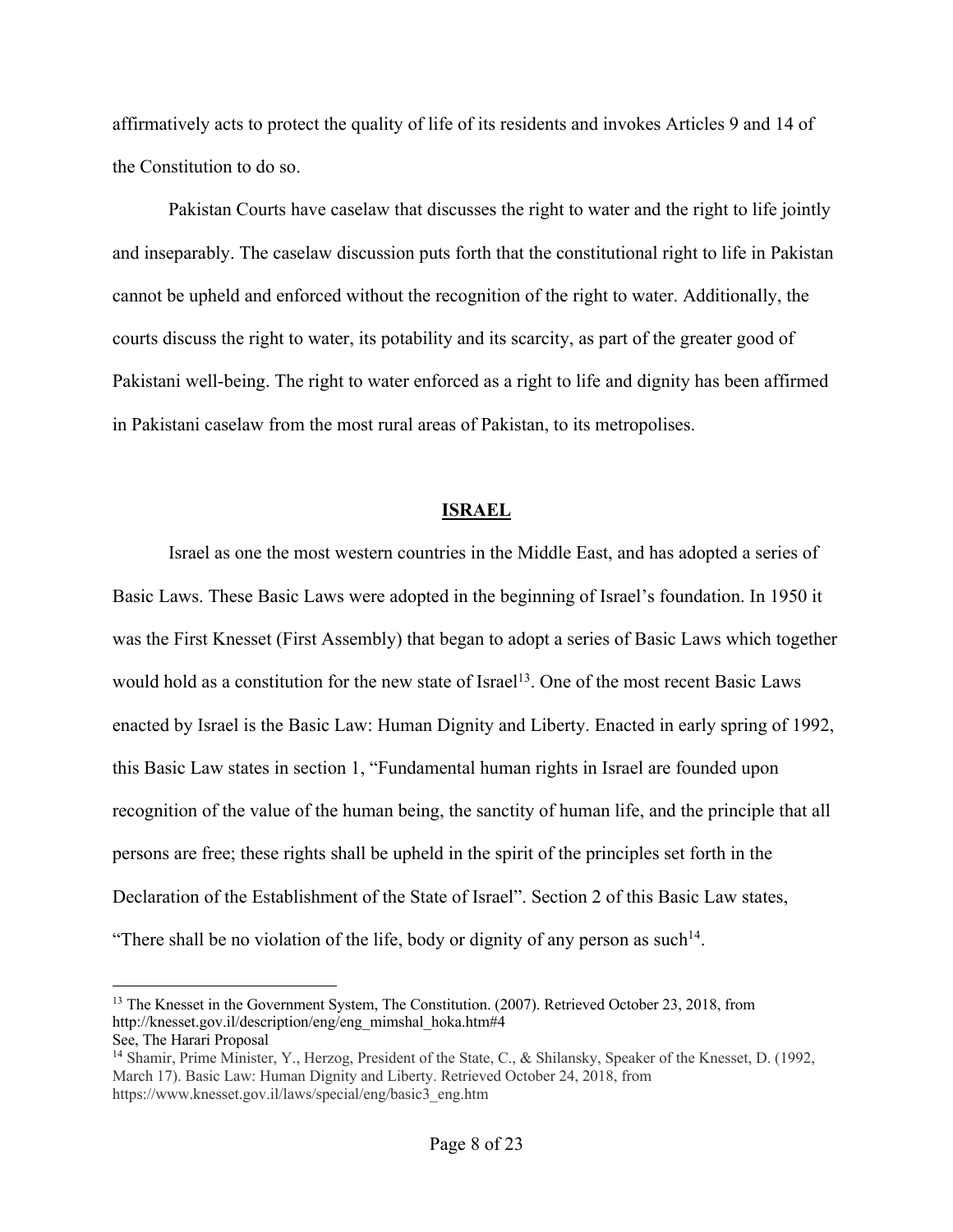The matter of Abu Masad v. Water Commissioner, 2011 (Isr.)<sup>15</sup> involves six Bedouin plaintiffs that have made a settlement in the Negev region of Israel. The settlements are typically unplanned and disorganized in terms of "city planning". The settlement established is not recognized by the Israeli government, therefore illegal, and what makes the matter more complicated is the group's trespassing on state land in Negev, and the disenfranchisement of the of this indigenous group by the Israeli government. Since the formation of the Israel state in the 1950's, the Bedouins have been displaced from their lands.

Today the 190,000 Bedouins living in the Negev are the most disadvantaged citizens in Israel and are struggling for their rights of land ownership, equality, recognition, and the pursuit of their distinctive way of life. About 60% of the Bedouin citizens live in seven failing government-planned towns. The remainder 40% live in dozens of villages that are not recognized by the government as well as in several new recognized townships. These Israeli citizens do not receive basic services, such as running water, electricity, roads, proper education, health and welfare services. In addition, they live under the continuous threat of home demolition, crop destruction and further displacement.<sup>16</sup>

The Bedouins in this matter are no different than described above. When it comes to obtaining water, the Bedouins transport the water from nearby legally established villages which are typically many miles away from their settlement. Another option is that the Bedouins seek authorization from the Israel Water Authority and the Israel Land Administration, the administrative bodies that have jurisdiction for granting the connection of individuals in illegal settlements to private water connection points<sup>17</sup>. This is of course an extended bureaucratic process. Once the Water Authority grants the application for a private water connection to the

<sup>16</sup> *Dignity and the Right to Water in Comparative Constitutional Law: Israel's Supreme Court Extends the Human Right to Water*, Itzchak E. Kornfeld, (2013), page 11, Retrieved November 19, 2018

 <sup>15</sup> Abu Masad v. Water Commissioner, 2011 (Isr.)

<sup>17</sup> *Dignity and the Right to Water in Comparative Constitutional Law: Israel's Supreme Court Extends the Human Right to Water*, Itzchak E. Kornfeld, (2013), Retrieved November 19, 2018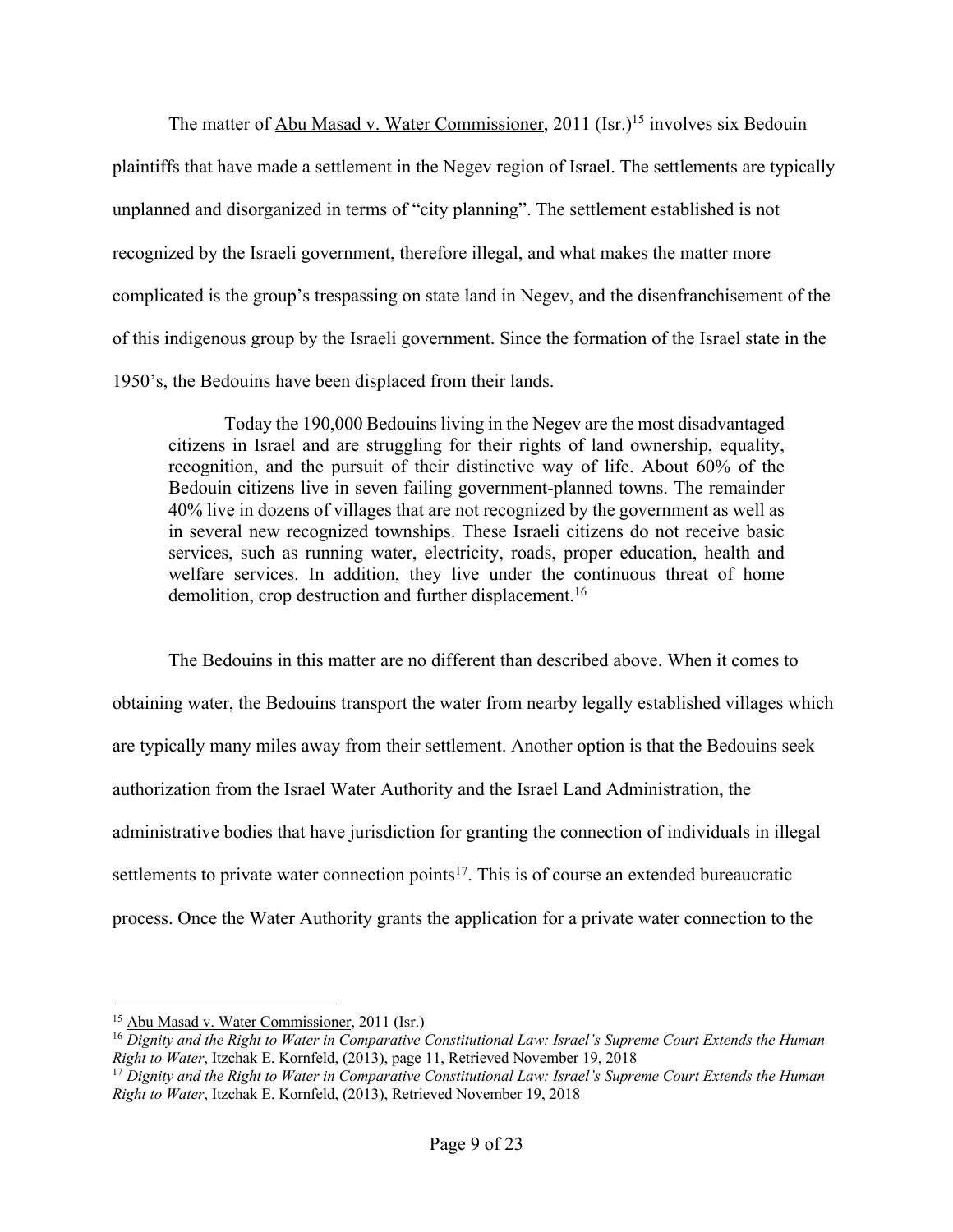illegal settlement, the government pays for the new run-off waterline from the watermain to the access point, which is near a roadway. It is the Bedouins who are responsible for the expense of transporting the water from the access point to the individual residences. As a result, the settlements are equipped with tanks to hold the water to make the process easier.

In Abu Masad v. Water Commissioner, six Bedouin families applied to have a water connection established once meeting the Court's requirements to even entertain an application. Once having done so, their illegal settlement was examined, and their application was deliberated only to have five applicants denied and one applicant granted a water connection. The denied applicants appealed the decision to the Director of the Water Authority based on the Israeli water law only to be denied again. The applicants lodged an appeal with the High Court of Israel.

Justice Procaccia from the Israeli High Court wrote for a unanimous court. She recognizes the government's argument that it does not deny its obligation to provide water to the Bedouins. Rather it denied their application because the Water Authority is authorized to provide water to legally constructed households and buildings. However, Justice Procaccia writes that the government of Israel has an obligation to provide water to its communities as it provides for statutorily in the Basic Laws concerning human dignity, and in the International Covenant of Economic, Social, and Cultural Rights (IECESCR), which was ratified by the government.

Justice Procaccia began her analysis of Israel's constitutional scheme by noting that Israel recognizes the right to water first and foremost as a statutory right by virtue of the Water Law. Nonetheless, she noted that an independent constitutional right to water was not granted prior to this case by virtue of the country's Basic Law. But water is vital to the very existence of a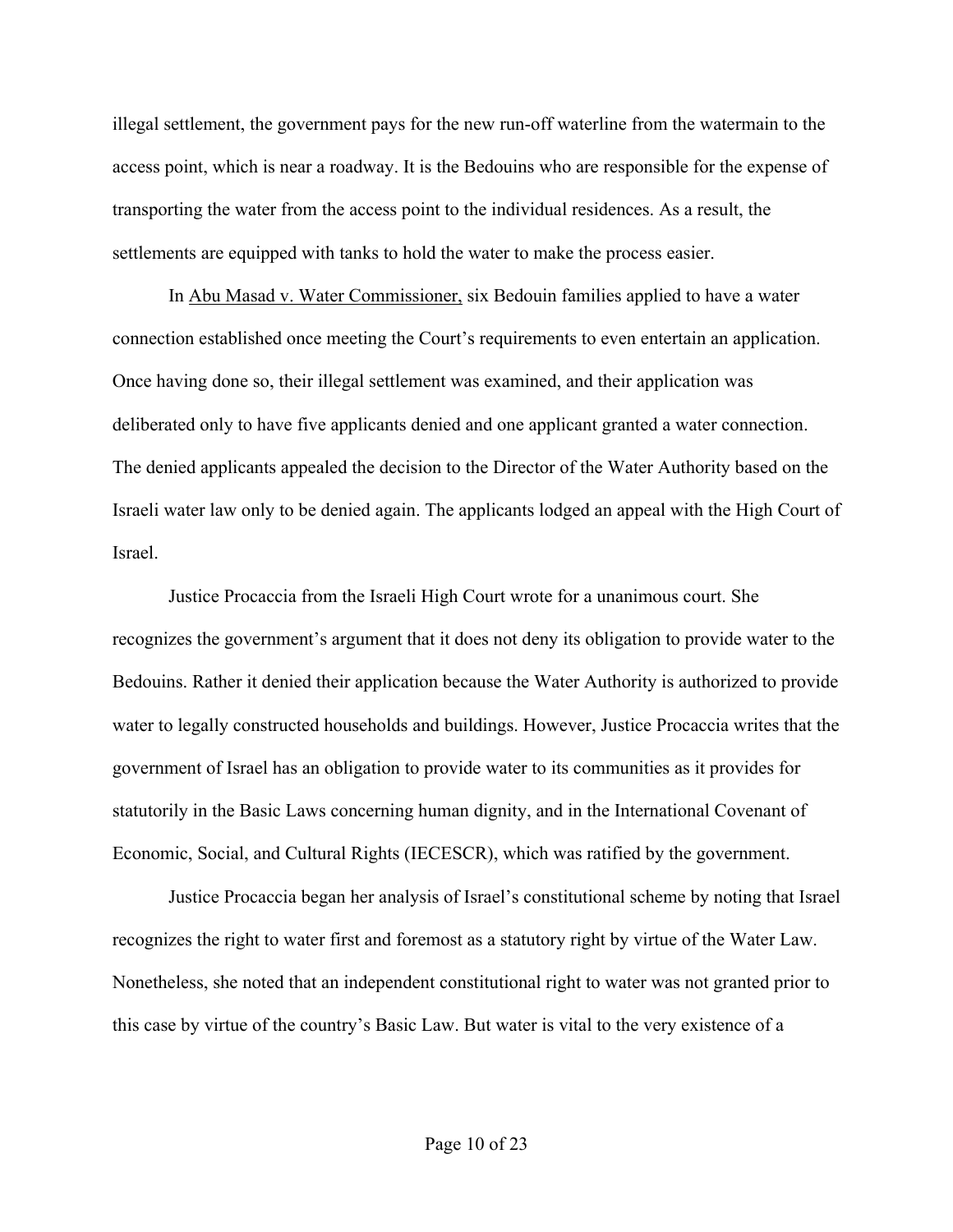person, and to his existence with dignity<sup>18</sup>. Therefore, the Court had to consider whether water is granted as a constitutional right deriving from the constitutional right to life with dignity, as stated in the Basic Law. And if the Court upholds water as a constitutional right, by virtue of the Basic Law, then the government of Israel is obligated to provide water to the extent needed for minimal existence with dignity<sup>19</sup>. In this matter, the right to water was affirmed as a constitutional right deriving from the right to life with dignity, as stated in the Basic Law.

[T]he idea that the dignity of a person [is undeniably] a constitutional right [that] also includes the right of a minimum of human existence, such as a roof over one's head, basic food, and basic medical care, and that the state is obligated to ensure that a person's level of existence does not go below a minimum required for living with dignity has put down deep roots in the Israeli legal system.

Abu Masad v. Water Commissioner, 2011 (Isr.)

Justice Procaccia found that, accessibility to water sources for basic human use falls within the realm of the right to minimal existence with dignity<sup>20</sup>, and that there is a line of the Court's cases that has held that human dignity means living, "without being subdued by distress and encounter unbearable depravity . . ."<sup>21</sup>

The Constitution of Pakistan is not unlike the Israel's Basic Law of Human Dignity. Both bodies of law recognize the right to life and its sanctity, as well as the dignity of man which is inviolable. The Israeli High Court made a ruling connecting water as a key component to upholding the constitutional right to life and dignity. Again, these two constitutional rights are

 <sup>18</sup> *Dignity and the Right to Water in Comparative Constitutional Law: Israel's Supreme Court Extends the Human Right to Water*, Itzchak E. Kornfeld, (2013), page 17, Retrieved November 19, 2018

<sup>19</sup> *Dignity and the Right to Water in Comparative Constitutional Law: Israel's Supreme Court Extends the Human Right to Water*, Itzchak E. Kornfeld, (2013), page 17, Retrieved November 19, 2018

<sup>20</sup> *Dignity and the Right to Water in Comparative Constitutional Law: Israel's Supreme Court Extends the Human Right to Water*, Itzchak E. Kornfeld, (2013), page 19, Retrieved November 19, 2018

<sup>21</sup> *Dignity and the Right to Water in Comparative Constitutional Law: Israel's Supreme Court Extends the Human Right to Water*, Itzchak E. Kornfeld, (2013), page 18, Retrieved November 19, 2018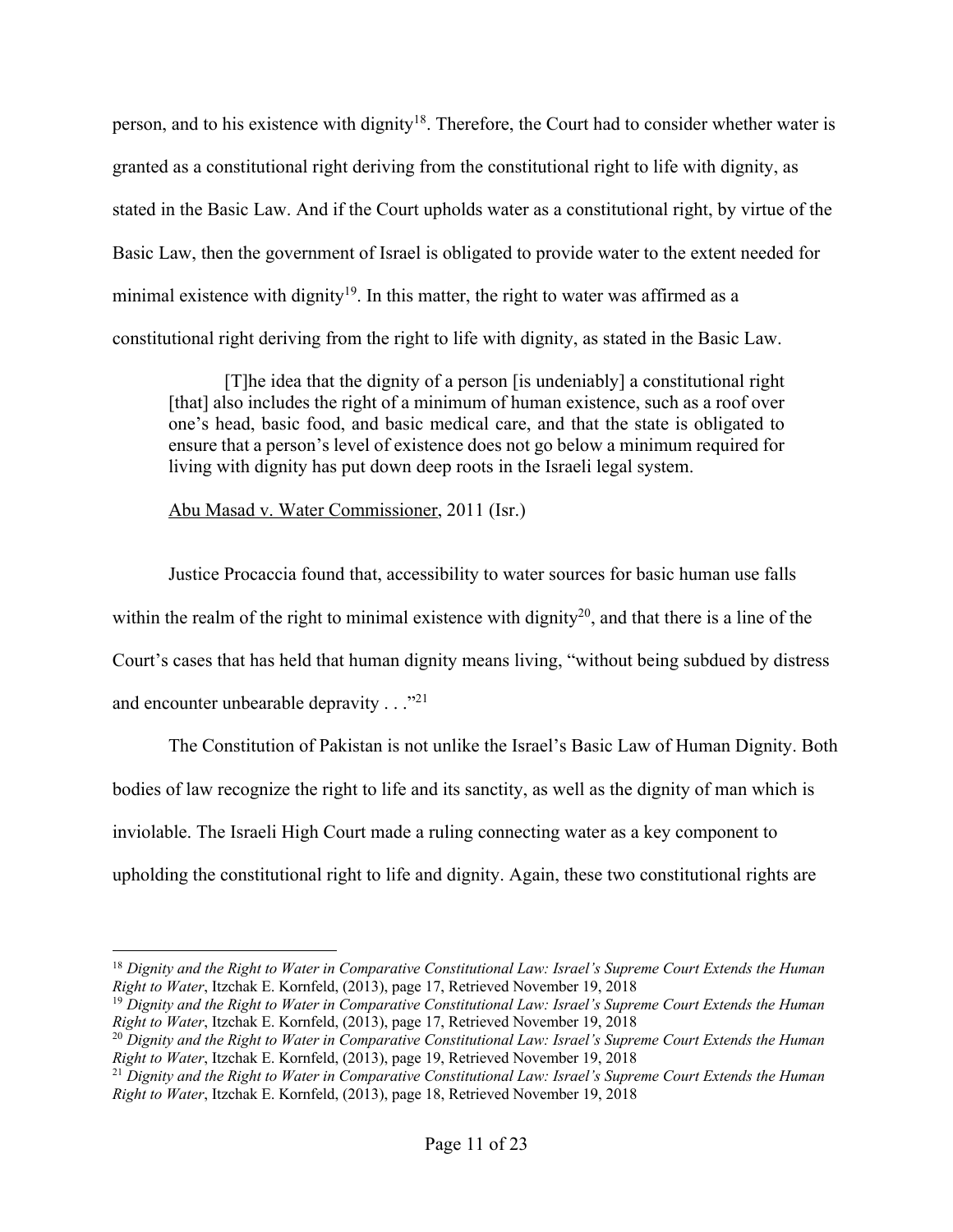supported by each country's body of law. To not have potable water is to deprive one of life. According to Justice Procaccia, a situation to be without a substance required for life would constitute an unbearable depravity. The issue in Israel was establishing a waterline connection to "illegal" villages on state property, whereas the issue in Lahore, and Pakistan in general, is scarcity and sanitation. Whatever the situation may be, supply or potability of water, it is universally accepted that without water, living cannot exist. Therefore, in the interest of a right to a dignified life, water is a requisite for a minimal existence with dignity. With a similar body of law as Pakistan, Israel has affirmatively protected the right to water as a human dignity right.

## **COLOMBIA**

Right after the preamble, under Title I Fundamental Principles, Article I, the Colombian Constitution goes out of its way to specifically state that Colombia, a democratic, participatory and pluralistic government, shall function, "based on the respect of human dignity"<sup>22</sup>. Thereafter, it is not until Title II, Article 21 of the Colombian Constitution where it guarantees human dignity as a right. The constitution states that, "The right to dignity is guaranteed. The law will provide the manner in which it will be upheld<sup>323</sup>. The Colombian Constitution is expansive in its declaration of human and individual rights. The constitution guarantees the right to culture, the right to information, the right to privacy, the right to development of personality, right to the freedom of expression, and religion, and the right to academic freedom, just to mention a few. Additionally, what is also equally important is Colombia's constitutional right to life. Title II,

 <sup>22</sup> Constitution of Colombia (1991 rev. 2005). Retrieved October 25, 2018, from

https://www.constituteproject.org/constitution/Colombia\_2005.pdf, Title I: Fundamental Principles, Article 1 <sup>23</sup> Constitution of Colombia (1991 rev. 2005). Retrieved October 25, 2018, from

https://www.constituteproject.org/constitution/Colombia\_2005.pdf, Title II: Rights Guarantees, and Duties, Article 21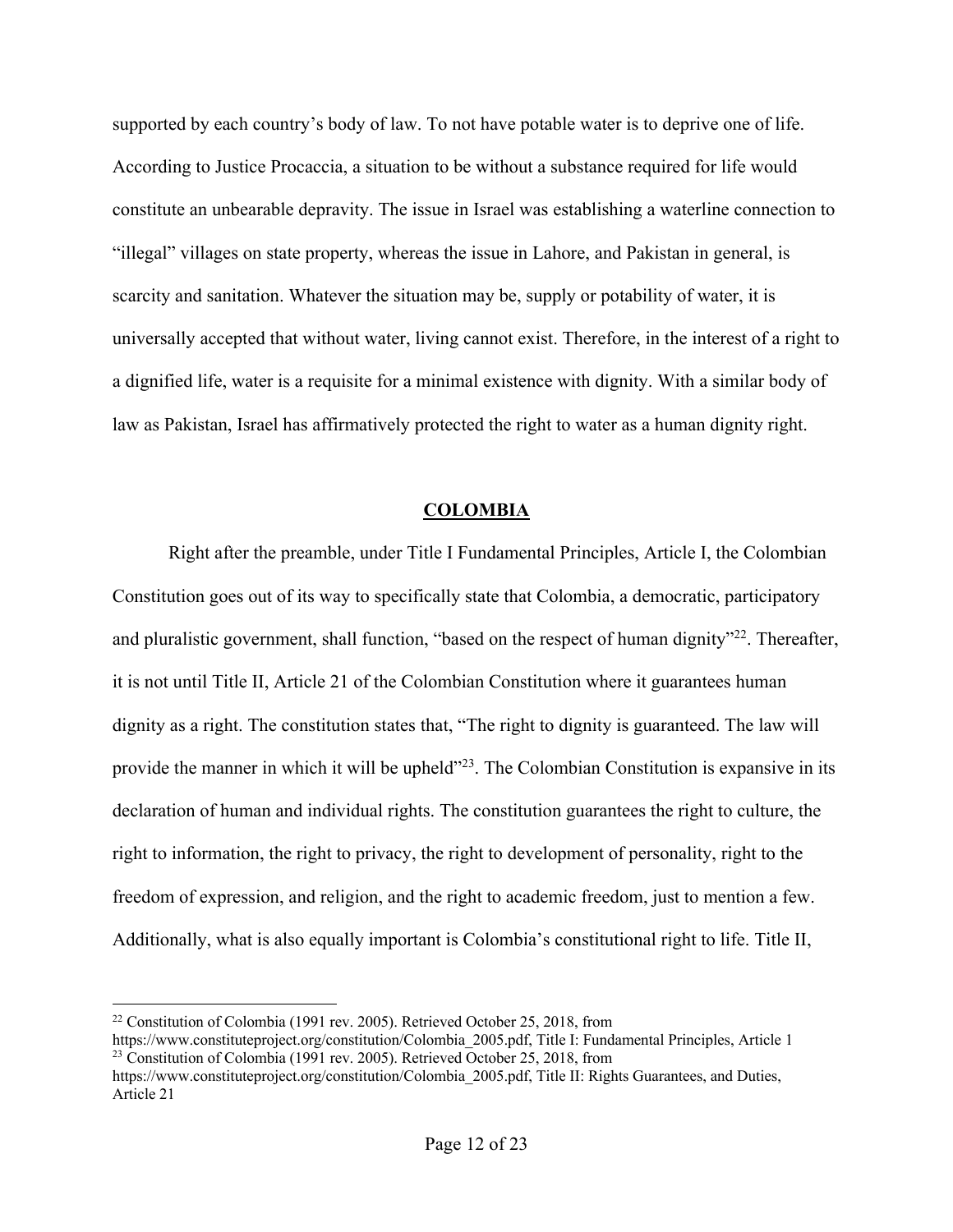Article 11 states, "The right to life is inviolate"<sup>24</sup>. Twice, human dignity is mentioned in this constitution, indicating its high value. Colombia is a progressive Latin American state that acknowledges right in the forefront of their governing document that human life and dignity shall be respected.

Colombia, situated in the northwest corner of South America, is not unfamiliar with the plight of there being a lacking in the rule of law. It is a virus that has infected the vast majority of Latin America, and it is a very difficult virus to be rid of. Many people who reside in various Latin American countries suffer with the ordeal that there are many of those who believe they are above the law. From the poorest common man in the street, to local and federal police, to government leaders and heads of state, the rule of law is ignored and trampled upon. With the existence of this mentality, this virus, it is an arduous struggle to use the rule of law to enforce basic order let alone human dignity. However, Colombia, in its Constitutional Court, took a position, and made a stand to hold true to the values and principles dictated in their constitution; that human dignity is going to be upheld by law.

In 2016, the Constitutional Court of Colombia decided a case that determined the rights of nature and the environment, but with it affirmed human dignity rights. The case came out of the Department of Choco, located on the West-Northwest coast of Colombia, and it involved the pollution of the Atrato River. The Department of Choco is unique because it is home to a large afro-indigenous population. This diverse population was created by the mixing of the indigenous Andean community with African slaves brought by the Spaniards during colonization. As a result, this afro-indigenous community, which is relatively isolated from other metropolitan areas

<sup>&</sup>lt;sup>24</sup> Constitution of Colombia (1991 rev. 2005). Retrieved October 25, 2018, from

https://www.constituteproject.org/constitution/Colombia\_2005.pdf, Title II: Rights Guarantees, and Duties, Article 11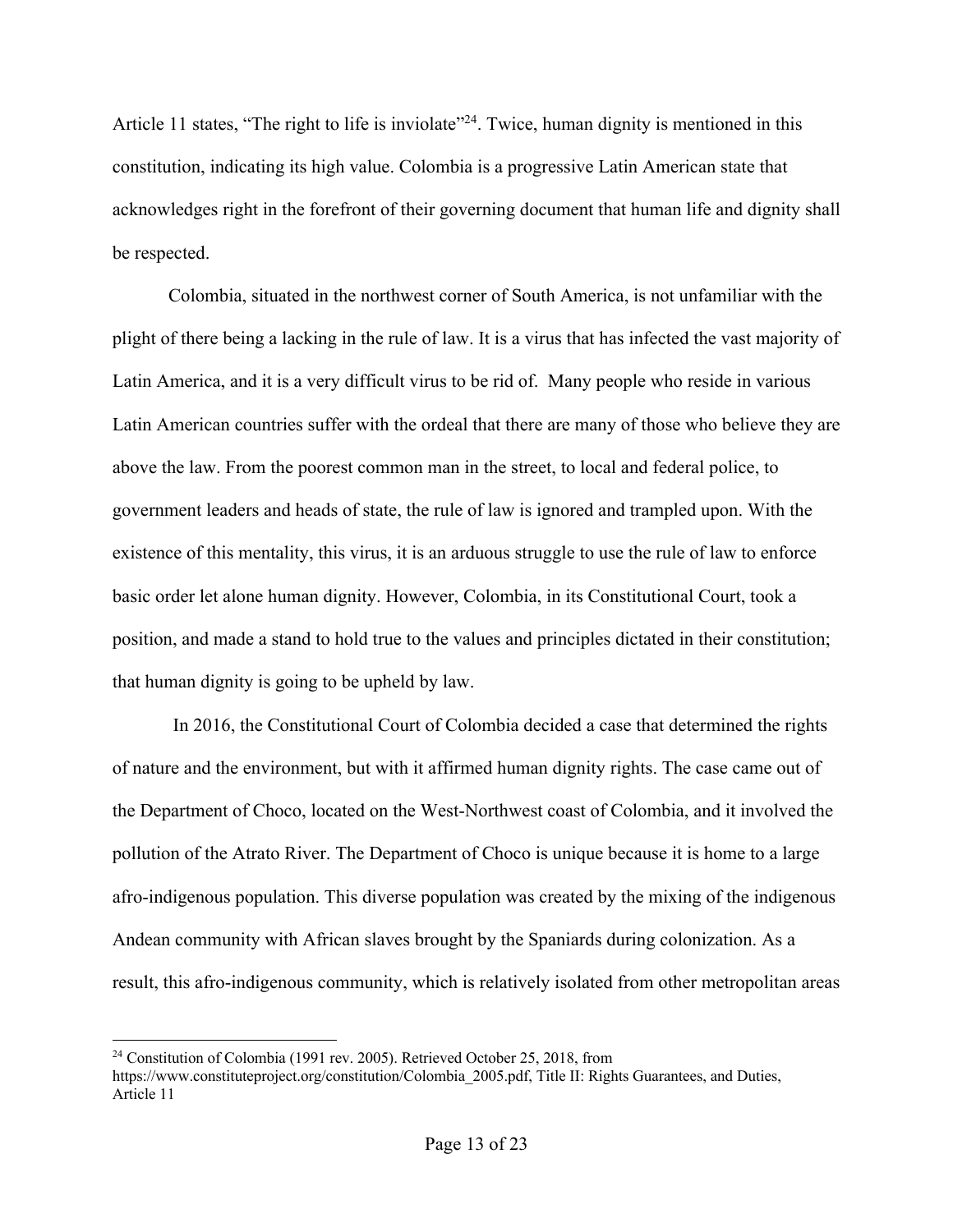in Colombia, has developed their own norms, traditions, and practices that is heavily influenced and dependent upon the Atrato River, which flows through the community.

The Constitutional Court of Colombia handed down a decision that recognized the heavy pollution of the Atrato River due to legal and mainly illegal mining. Pollution of the river included the dumping of heavy metals such as cyanide and mercury. The decision makes note of the destruction to the environment from excessive dredging and the creation of sandbars that have distorted the natural flow of the river. Additionally, the decision recognizes that the river is a way of life for the afro-indigenous community, as it is the source of food, water, work, and other cultural practices and traditions. Though the decision focuses on the protection and the rights of the environment, the court includes in their decision human dignity rights of those communities that are dependent on the Atrato River and the surrounding environment.

The Colombian Constitutional Court achieved protecting human dignity by implementing a Social Rule of Law. The Colombian Social Rule of Law model seeks to achieve social justice, human dignity and general well-being by subjecting public authorities to constitutional principles, rights and social duties. Atrato River, Judgement T-622/16, Constitutional Court, (Colombia 2016)<sup>25</sup>. These constitutional principles and duties provide for the protection of water, and food amongst other necessities of life. Water is a derivative right under the Colombian Constitution under this Social Rule of Law model. This model is all encompassing of individual rights for the benefit of the people's well-being. Water is a necessity, and for this community the Atrato River is more than a source of drinking water. The Atrato River is part of their daily practices and traditions, which include religion. Therefore, for this community to live a dignified

 <sup>25</sup> Atrato River, Judgement T-622/16, Constitutional Court, (Colombia 2016)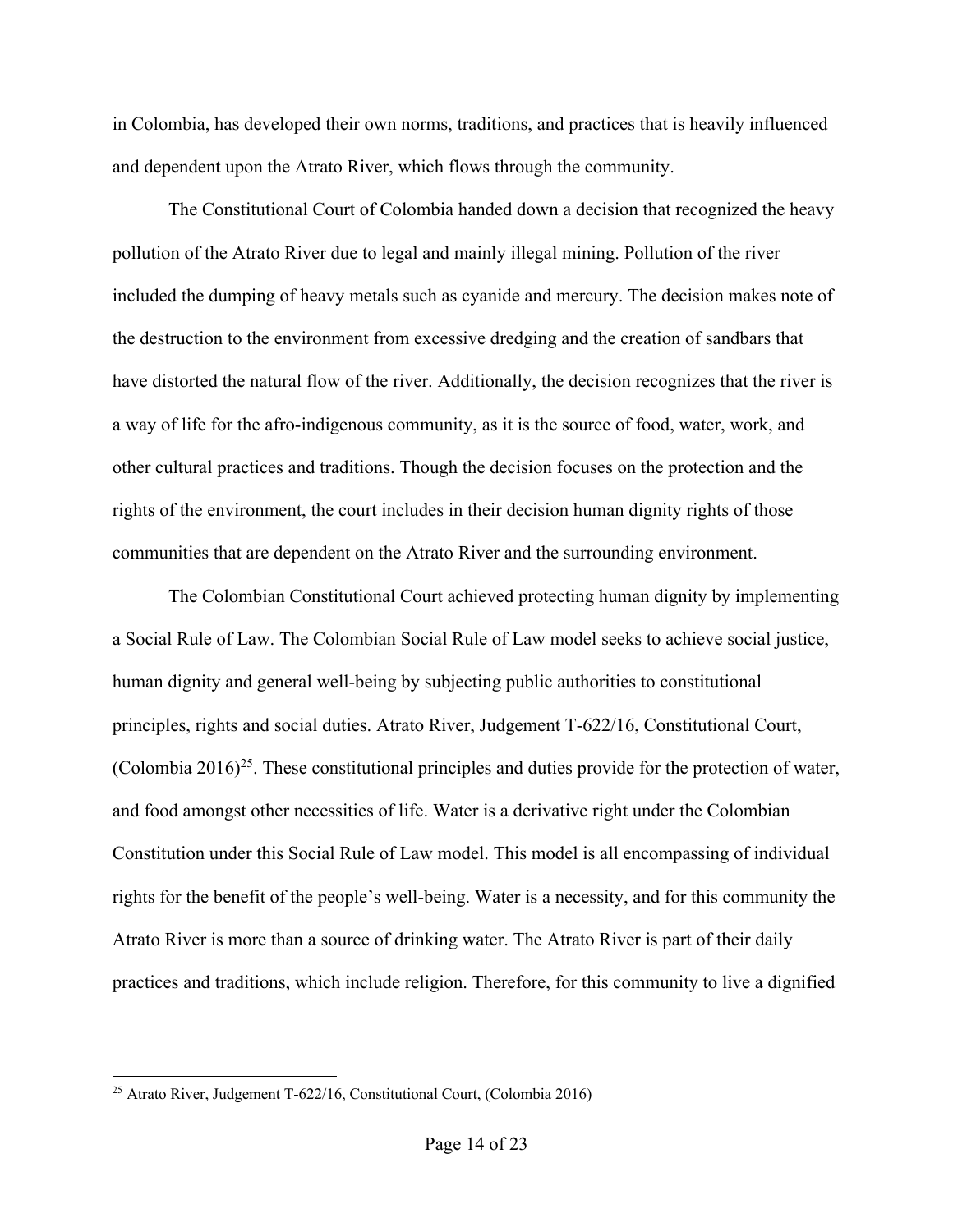life, and the Colombian Constitutional Court made sure that water is amongst the many other factors necessary to live a dignified life.

The Colombian Constitutional Court forces the State to intervene decisively, within the constitutional framework, to protect people in their human dignity and demand social solidarity when it is indispensable, to guarantee the full effectiveness of fundamental rights. Id. Clean water free of pollution is necessary to live a dignified life. Additionally, the Colombian Constitutional Court acknowledges the idea of bio-culturalism in relation to the afro-indigenous community in Choco. This idea stems from the fact that this community's way of life is intimately tied to nature, from drinking water, to agriculture, to religious practices, to education and to commerce. The same holds true in Lahore. The right to clean water is a human dignity right that is tied to their relationship to nature. When governments allow for there to be unchecked pollution, it inevitably violates the right to life. In Pakistan, industry that pollutes the river, pollutes crops. Colombia, just as Pakistan, provides for the inviolable right to life in their constitutions, and acknowledges the principle of human dignity as a fundamental right. Protecting water and the access to it, is in keeping with that principle.

The Colombian Constitutional Court ruled on another matter protecting the right to water. In Alberto Castilla et al. v. Colombia, Sentence C-035/16 (Constitutional Court of Colombia)26 the Court faced a similar situation to that of the Atrato River case. The Court nullified a law that permitted the mining in ecologically important areas. The ecological area affected in this matter was a páramo<sup>27</sup>. The Court's reasoning in this decision is that the mining of the páramo was affecting the government's duty to protect the fundamental right to water and a healthy

 <sup>26</sup> Alberto Castilla et al. v. Colombia, Sentence C-035/16 (Constitutional Court of Colombia)

 $^{27}$  Páramo: Spanish; a high treeless wetland-plateau in tropical South America.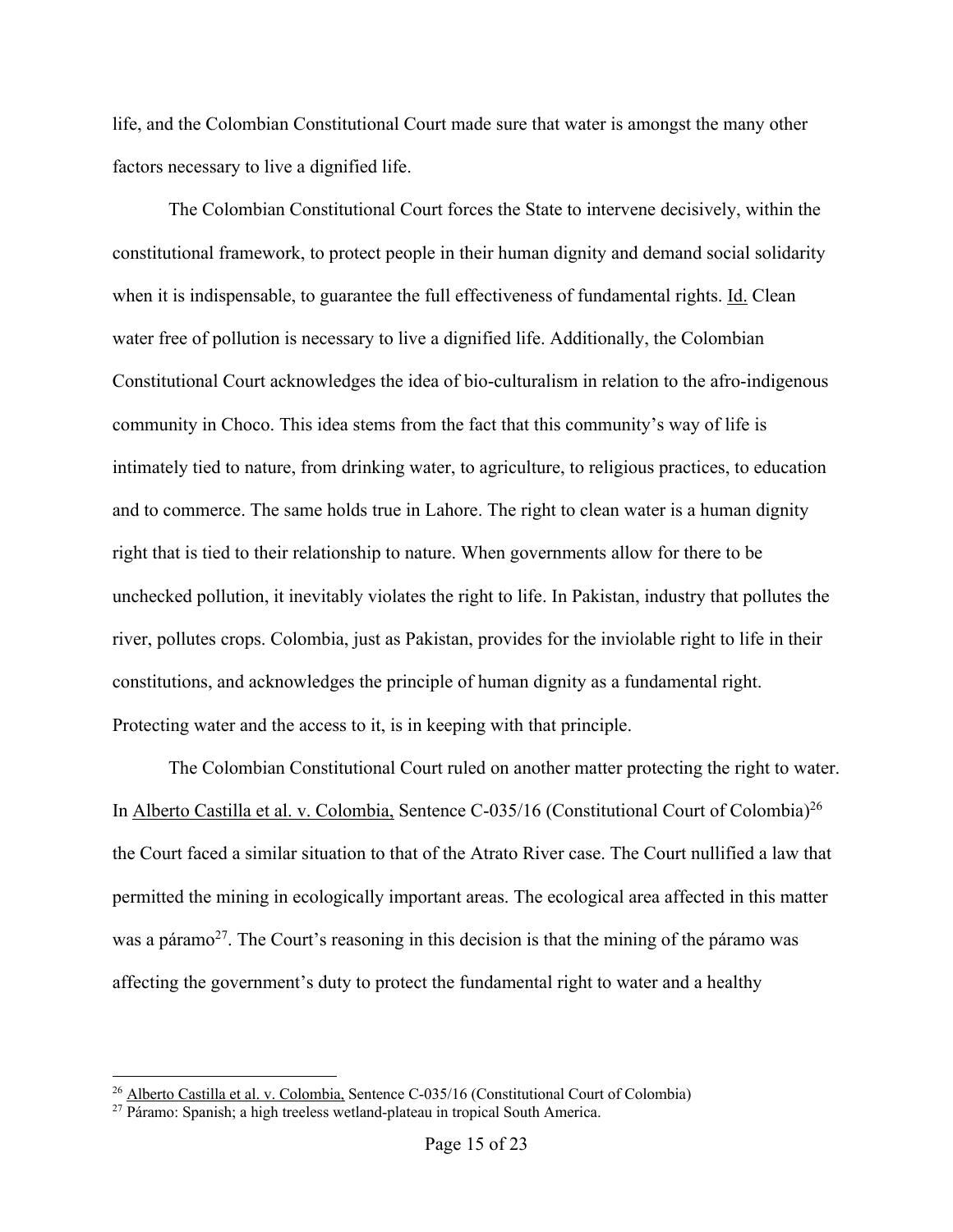environment. The Court regards páramos as "carbon sinks", which means that these ecological areas are essential for the "regulation of the "hydrological cycle and sequestering carbon". Id.

Though again the Colombian Constitutional Court is focusing on the environment, it does so by recognizing that the people of Colombia have a constitutional right to water. The Court takes a lead role in mandating the leaders in government to enforce that constitutional right. The Colombian Constitutional Court understands that the security of potable water in Colombia can only be guaranteed if the government takes steps to enforce the constitution. Additionally, it is the duty of the Colombian government to ensure that the right to dignity is upheld in all aspects of the law. The destruction and pollution of water sources violates the Colombian right to life. There is no dignity in life when there is life without water.

Colombia and Pakistan share the issue of industrial abuse and waste contaminating a source of drinking water. Similarly to Israel, Colombia derives the right to water through its constitutional provisions of the right to life and dignity. Colombia grounds these rights through a cultural basis, as the indigenous community's life and dignity is dependent upon their access to the river, a body of water which is the source of their food, education, commerce, and religion. Colombia exemplifies using caselaw in order to uphold the right to water as a dignity right and protect that right from industrial abuse.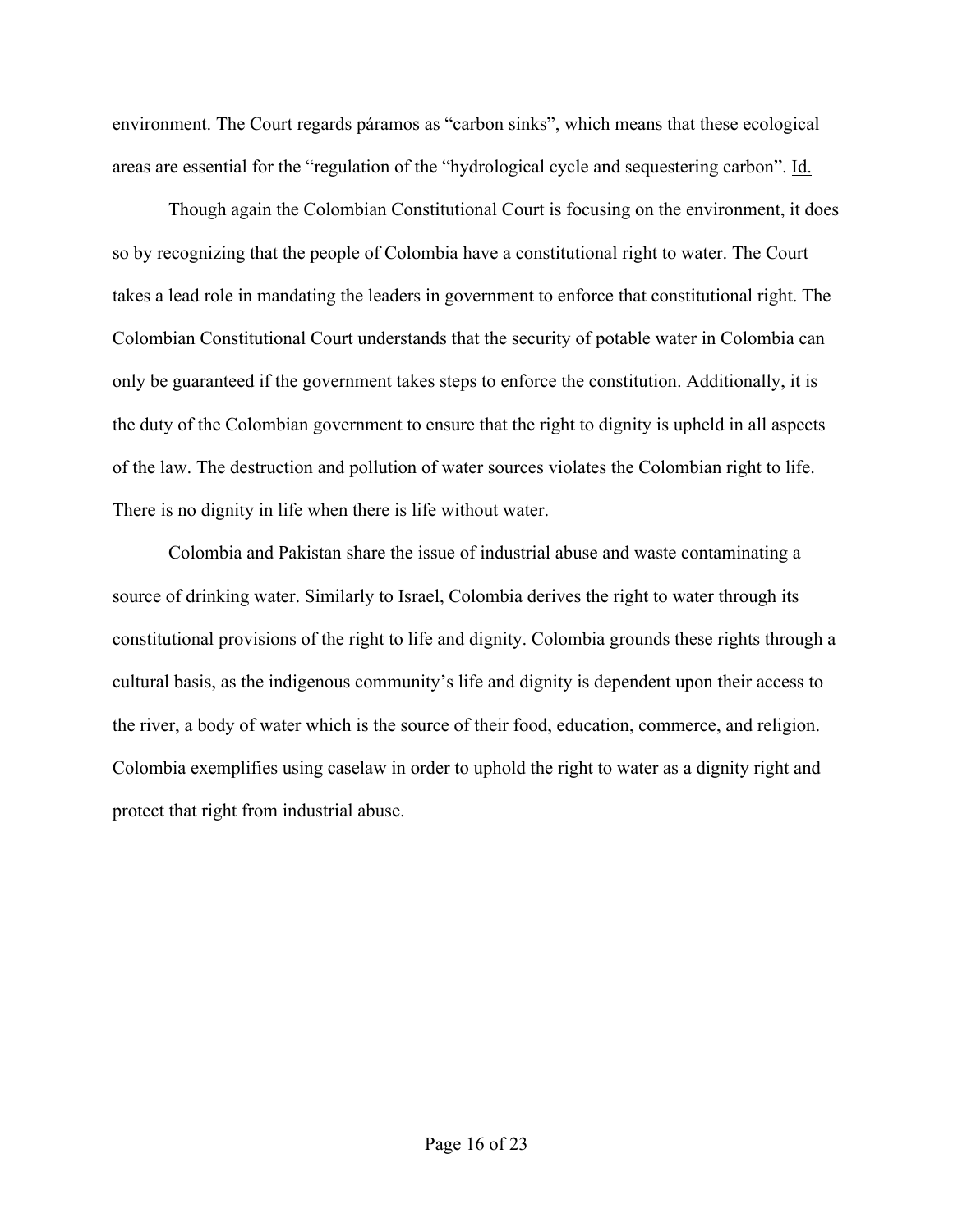### **INDIA**

The Constitution of India recognizes the dignity of man. In its preamble, the Indian Constitution assures to its citizens, "Fraternity assuring the dignity of the individual and the unity and integrity of the Nation"28. It is held in Article 21 of the Indian Constitution that, "No person shall be deprived of his life or personal liberty except according to procedure established by  $law.<sup>29</sup>$ 

The matter of M.C. Mehta v. Union of India, involves a motel that was causing pollution on the banks of the Beas River. The pollution was an assortment from construction to the discharge of untreated human waste. The court in its decision stated, "Any disturbance of the basic environment elements, namely air, water and soil, which are necessary for 'life', would be hazardous to 'life' within the meaning of Article 21 of the Constitution". M.C. Mehta v. Union of India, WP 182/1996 (2000.05.12) (Beas River Case)<sup>30</sup>. The Court stipulates in its decision that it is the duty of the people to protect the environment, because to do so ensures the protection of their life. Though the decision does not make any reference to the dignity of man and water as a human right, the decision stresses that polluted water is of course not viable for life.

This sentiment hones on the idea, again, that without clean water, life with dignity cannot exist. The Constitution of India states that life shall not be deprived, thus deprivation of clean water is a deprivation of life. Multiple Water Prevention and Control of Pollution Acts have been passed over the years to corral the issue of water pollution, however the Court reverts back to the constitution so that its decision has the full force and effect necessary to clean the Beas River. In

<sup>29</sup> Constitution of India (1949). Retrieved November 5,  $\overline{2018}$ , from https://lawlex.org/lex-bulletin/article-21-right-tolife-livelihood/3631, Article 21 Protection of Life and Personal Liberty

 <sup>28</sup> Constitution of India (1949). Retrieved November 5, 2018, from

https://www.india.gov.in/sites/upload\_files/npi/files/coi\_part\_full.pdf, Preamble

<sup>30</sup> M.C. Mehta v. Union of India, WP 182/1996 (2000.05.12) (Beas River Case)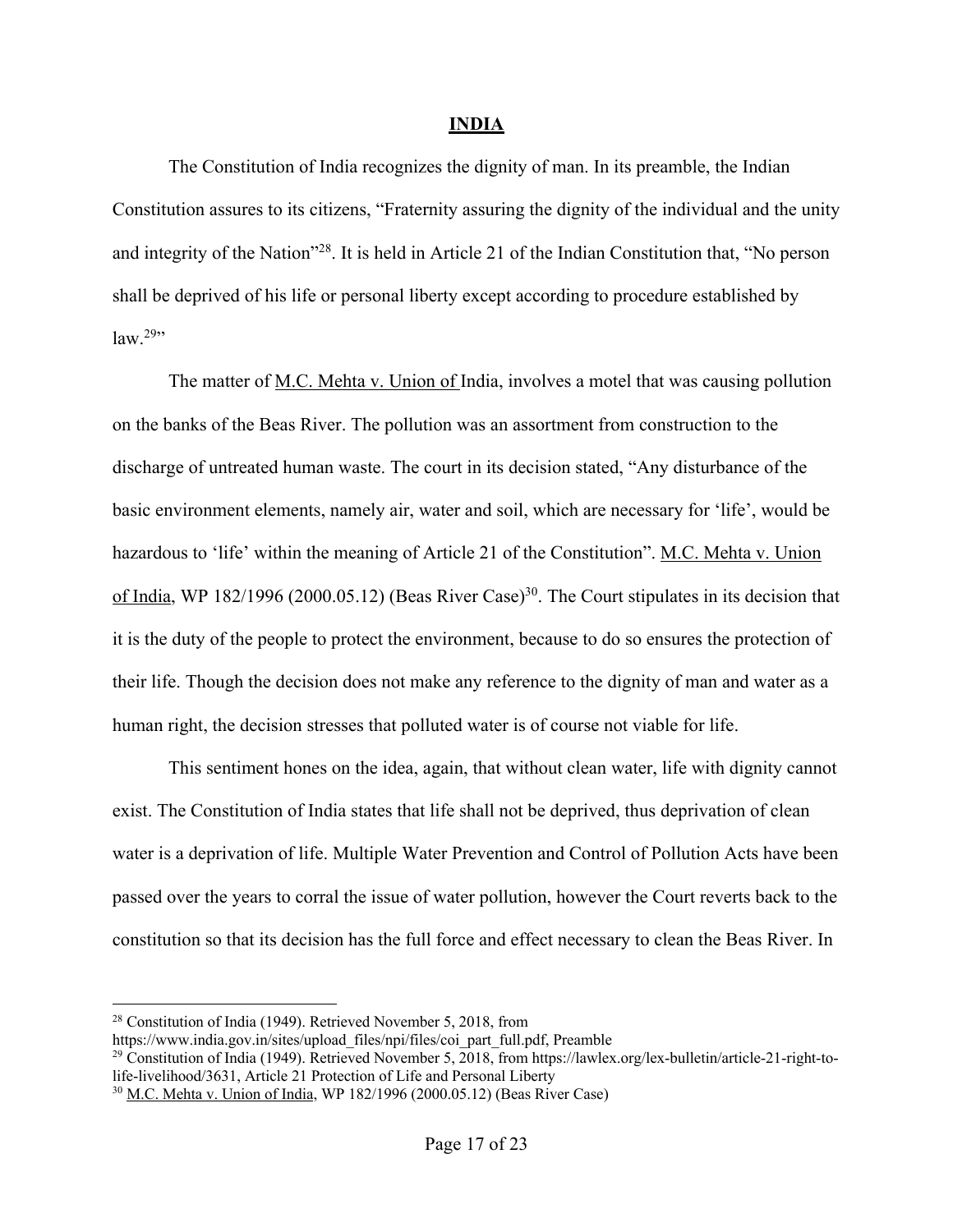order to protect life, in order to protect the environment and in order to protect air, water and soil from pollution, this Court, through its various judgments has given effect to the rights available, to the citizens and persons alike, under Article 21 of the Constitution". Id. Therefore deprivation of clean water is a deprivation of life under the Constitution of India.

The matter of Perumatty Grama Panchayat vs State of Kerala<sup>31</sup> reinforces Article 21 of the Indian Constitution. The case involves the excessive extraction of ground water. The Coca-Cola Company was the center of the issue as the company was extracting large amounts of underground water to make its sodas, and such extraction was causing water scarcity for the people of the municipality of Perumatty Grama Panchayat. In response to the scarcity, the municipality passed an ordinance revoking the license of Coca-Cola from drawing so much water.

In the Court's decision, it agreed with the counter-measures taken by the municipality. The Court stated that, "The underground water belongs to the general public", thus reinforcing the idea that water is a natural resource of the state, and that the state has an obligation to protect it for its citizens. The State has got a duty to protect ground water against excessive exploitation and the inaction of the State in this regard will be tantamount to infringement of the right to life of the people guaranteed under Article 21 of the Constitution of India. The Apex Court has repeatedly held that the right to clean air and unpolluted water forms part of the right to life under Article 21 of the Constitution. Perumatty Grama Panchayat vs State of Kerala, 2004 (1) KLT 731.

The aforementioned case involving Coca-Cola is an affirmative example of the right to water being used as a right to life. Though not explicitly stated by the Court that the people of

<sup>&</sup>lt;sup>31</sup> Perumatty Grama Panchayat vs State of Kerala, 2004 (1) KLT 731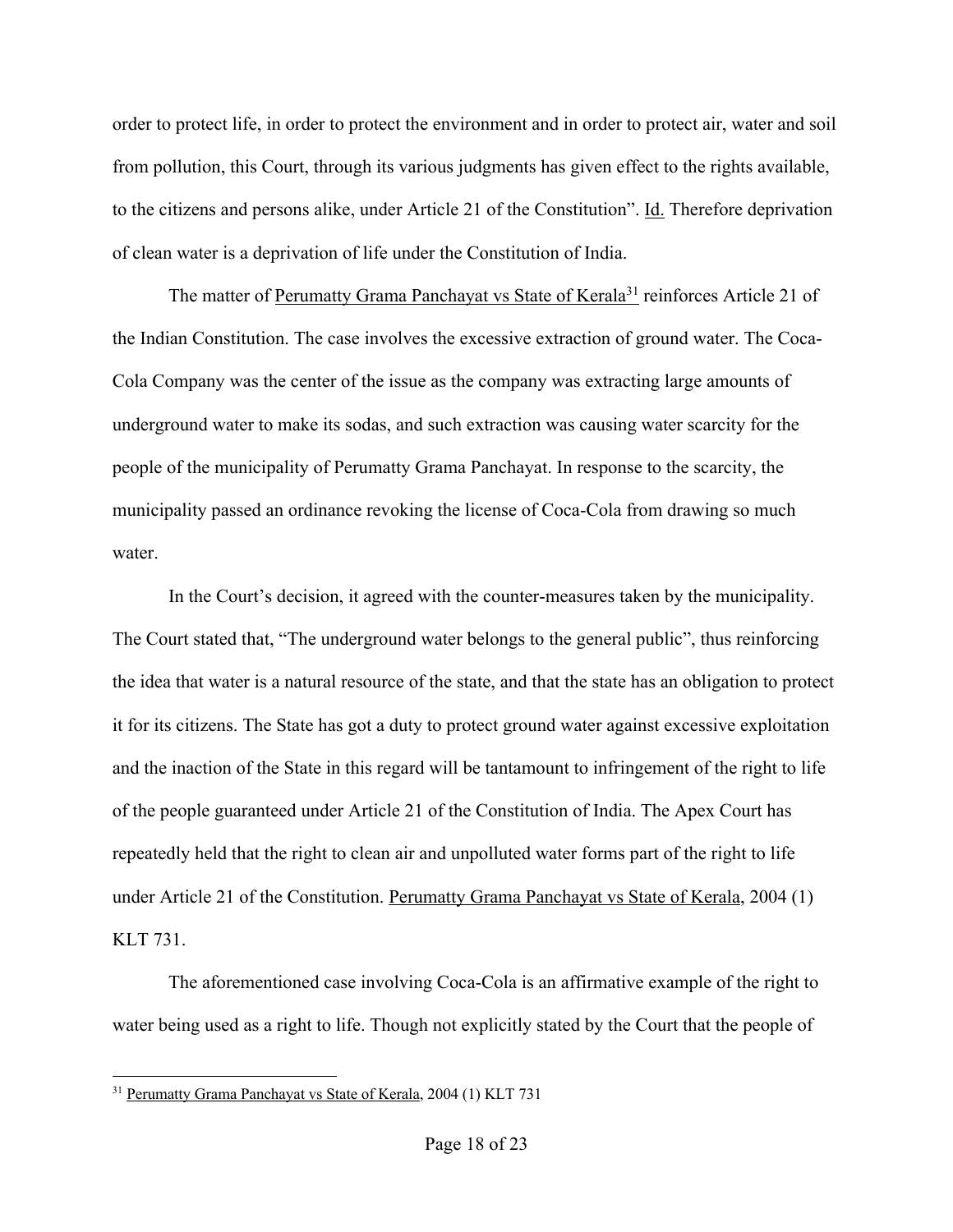India have a right to water, by upholding the municipality's decision to prevent Coca-Cola from drawing excessive amounts of water when water is scarce in affect accomplishes that.

Similar to Pakistan, India is not unfamiliar to water scarcity and pollution. India much like Pakistan, used its court system to protect water as a human dignity right, and prevented mass pollution and consumption. Just like Israel and Colombia, India derives its right to water through the Indian constitutional provision Article21, the right to life. For there to be a minimal existence of human dignity, there must be access to water for its most basic use. India affirms the right to water as a human dignity right through their own caselaw.

#### **ARGENTINA**

Interestingly, the Constitution of Argentina follows in similar suit to the U.S. Constitution in regard to its the preamble. However, for a progressive constitution that guarantees a multitude of rights that are not found in the U.S. constitution, the right to human dignity is not found. The closest clause in the Constitution of Argentina that advances some sense of human dignity can be found in Chapter 2: New Rights and Guarantees, Article 41. It states, "All inhabitants enjoy the right to a healthful, balanced environment fit for human development, so that productive activities satisfy current needs without compromising those of future generations, and have the duty to preserve the environment<sup>332</sup>.

The matter of <u>Mendoza, Beatriz S. y otros v. Estado Nacional y otros</u>, Supreme Court of Justice of the Nation (Argentina  $2006$ )<sup>33</sup> involves the pollution of the Matanza River and its creek. The affected community brought an action against the state of Argentina, the Province of

 <sup>32</sup> Constitution of Argentina (1853, reinst. 1983, rev. 1994), Retrieved November 11, 2018, from

https://www.constituteproject.org/constitution/Argentina\_1994.pdf?lang=en, Chapter 2 New Rights and Guarantees, Article 41

<sup>&</sup>lt;sup>33</sup> Mendoza, Beatriz S. y otros v. Estado Nacional y otros, Supreme Court of Justice of the Nation (Argentina 2006)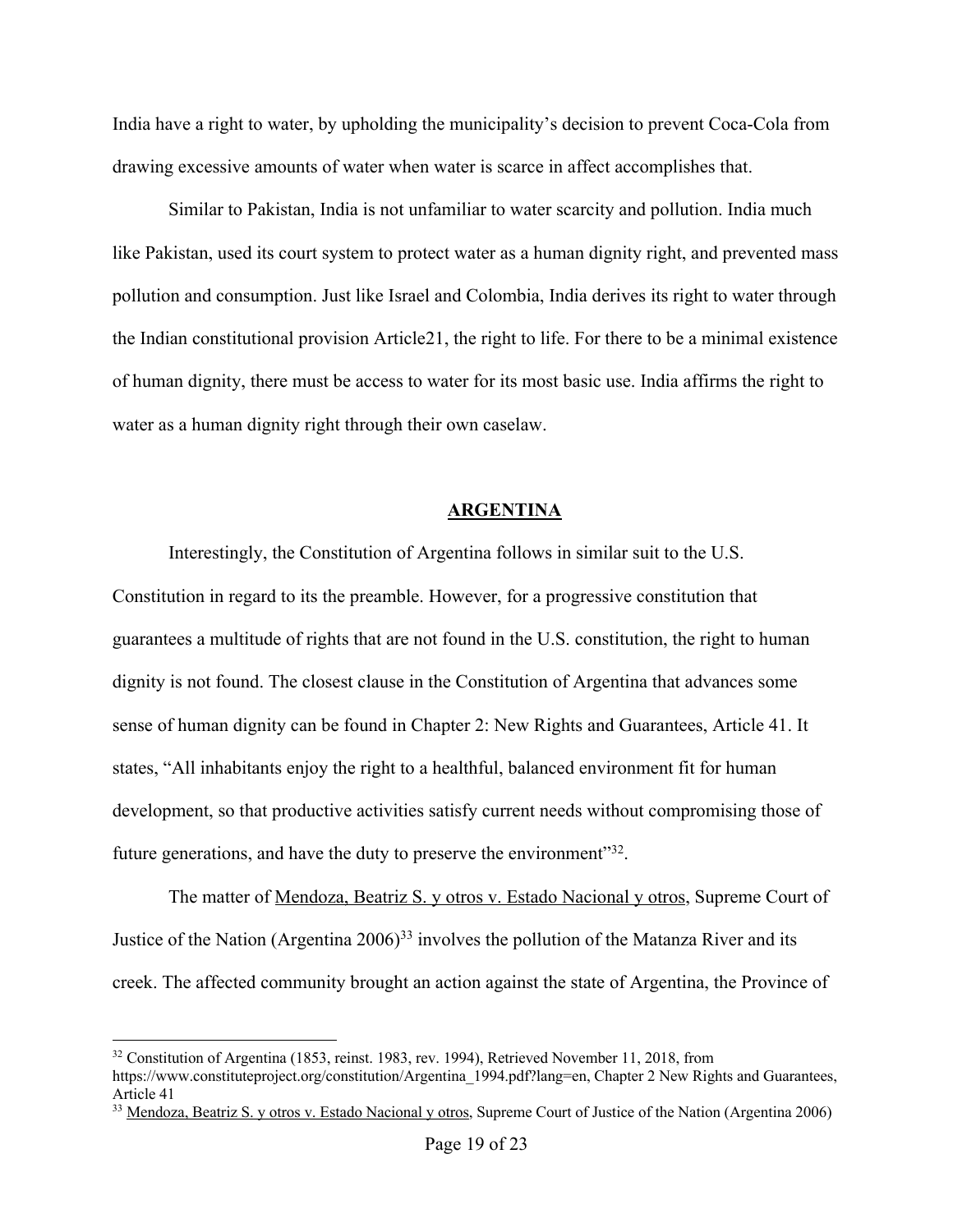Buenos Aires, the City of Buenos Aires, and forty-four industrial companies for the pollution of the Matanza River and the surrounding environment. The suit against the various governing entities was for not protecting the affected community and preventing such pollution which resulted in personal injury. Additionally, funds were acquired by loan by the governing bodies to remediate the damage done to the river and the environment, but such funds were diverted to unknown accounts. The suit brought against the various companies was for not using new technology that would help mitigate risk and damage to the environment.

In this decision the Court stated under Article 41 of the Argentine Constitution that, "All inhabitants enjoy the right to a healthy, balanced environment, suitable for human development and for productive activities to meet present needs without compromising those of future generations and have the duty to preserve it. Environmental damage will generate priority obligation to recompense, as established by law. Id. The Court further holds the City of Buenos Aires responsible for the quality of the water enjoyed by its citizens, stating that, the Autonomous City of Buenos Aires is also held responsible in its character of [co-riparian rights of the river and creek], which constitutes, in the area of its jurisdiction, a good of its public domain and, in addition, being obliged to use its waters equitably and reasonably. Id.

Though the Argentine Supreme Court does not recognize explicitly a human dignity right to water, it does recognize a right to a healthy environment, much like in Colombia. The Court realizes that a well-developed life for its citizens involves the protection of the environment. The Court mandates that the governing bodies have a duty to protect and preserve, "the flora and fauna of its ecosystem". Id. It is a simple chain reaction. The pollution of the Matanza River where the people derive their water for daily use is not conducive for a well-developed life, a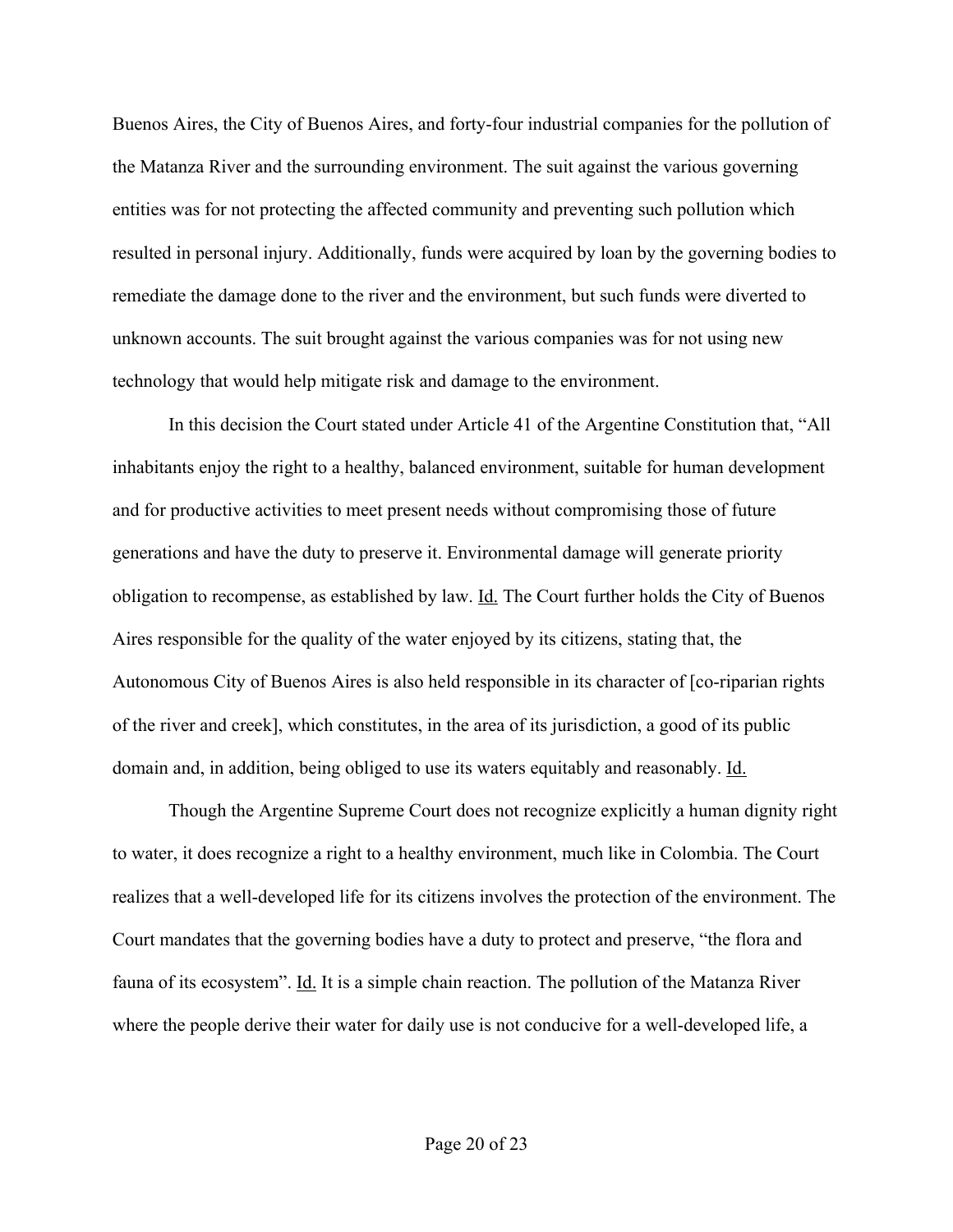right guaranteed by the constitution. Failure to protect water as part of the environment is failure to protect the people's right to a developed life.

It is asserted that the Argentinian people's right to a developed life is synonymous to living a dignified life. Argentina derives its power to protect water as a human right by relating its pollution to affecting the people's ability to live a healthy developed life. Similarly to Colombia, the environment and its relationship to the people, is the basis for protecting water as a human dignity right.

### **CONCLUSION**

The caselaw provided from the various countries spanning the globe demonstrates how universal the idea is that water is an important aspect of life that needs to be protected. Water is a biological necessity in order for there to be life. It is the building block of life that helps quench our thirst and tame our hunger. Water according to the United Nations has been recognized not only as a biological necessity but also for physiological needs. Such physiological necessities include the ability to bathe and other related aspects of personal hygiene, all necessary to live a dignified life.

The common denominator through the caselaw presented is that water is necessary for life. Each country presented has some aspect of the right to life either explicitly or implicitly stated. It is recognized in these various countries that life is important if not sacred, and that it is a right that cannot be violated. And yet when it comes to water, with the exception of Argentina, the right to water is derived and enforced through the right to life. The commonality of law and philosophy between these countries is based on a simple equation. The right to human dignity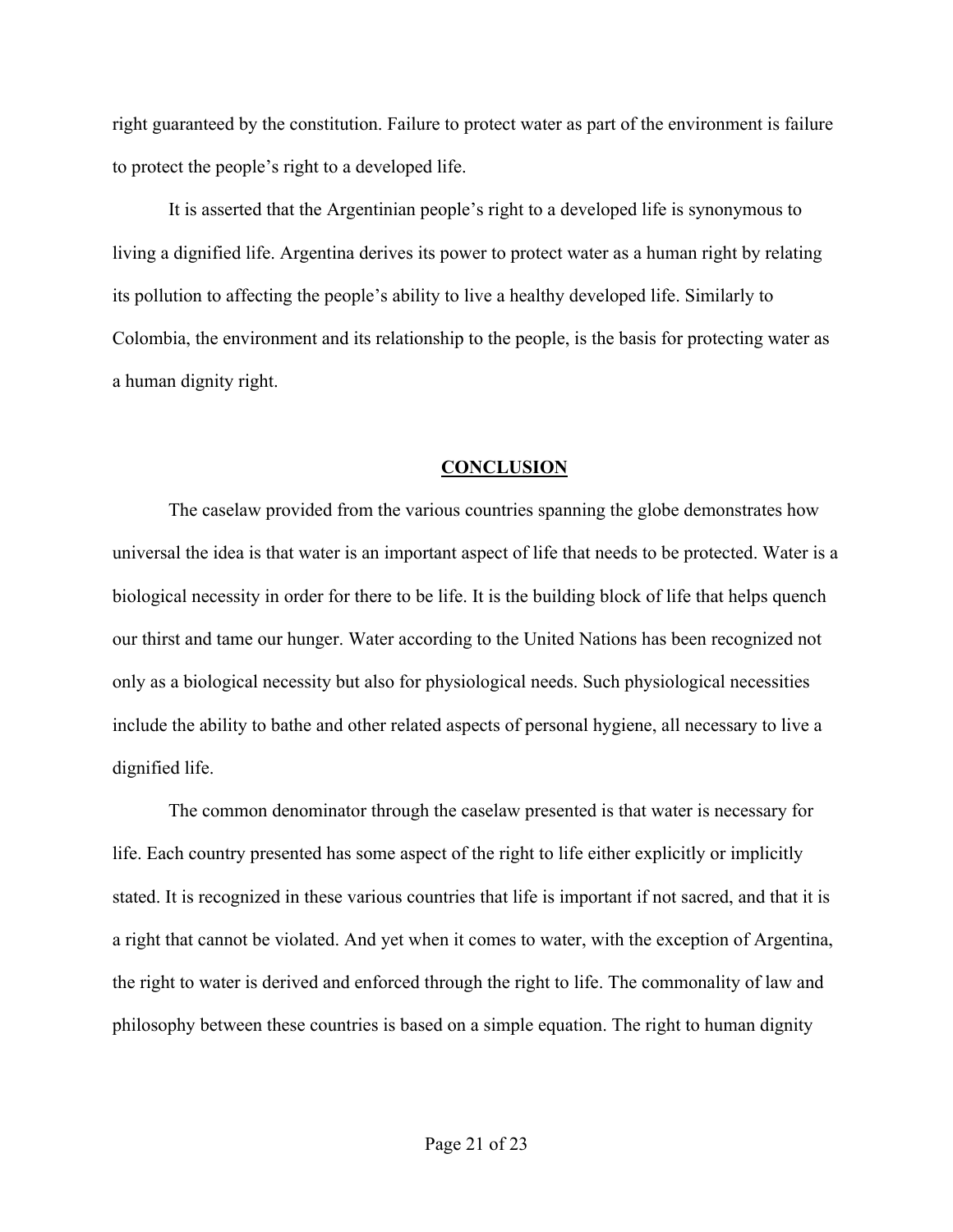cannot be upheld and enforced without there being a right to life, which consequently depends on the right to water.

Other courts have upheld the right to water as a human dignity right through the environment. Through caselaw, Colombia and Argentina tie the right to human dignity (or a developed life) to the protection and the right to water. In Argentina, water as a right is being protected for physiological reasons, such as drinking, cooking, and bathing. All of which is necessary for a well-developed life. Colombia in contrast, takes it further and protects water as a human dignity right because it is also a source of tradition, religion, and livelihood. Water is the means in which the indigenous community in Colombia live a dignified life. The Atrato River is the basis of their culture.

It is the recommendation of this report to examine water as a human dignity right derived from the Pakistani Constitutional right to life. The city of Lahore may be able to assert that the people's constitutional right to life is being violated, and as a result, their human dignity, because there is poor access to potable water. Using India as an example, as well as caselaw from Pakistan, both countries protected their water for the greater good of the population, by preventing large industries from overdrawing water when it is scarce. Lastly, examining what the United Nations has discussed, water as a human right can be asserted as a biological necessity and as well as physiological-domestic necessity.

What is held in common between all of the caselaw from each country, is that protecting water as a human dignity right is almost always derived from the constitutional right to life. These rights are inseparable and the logic that binds theses rights is universal; there is no life without water. Therefore, in order to live a dignified life, the right to water must be protected and